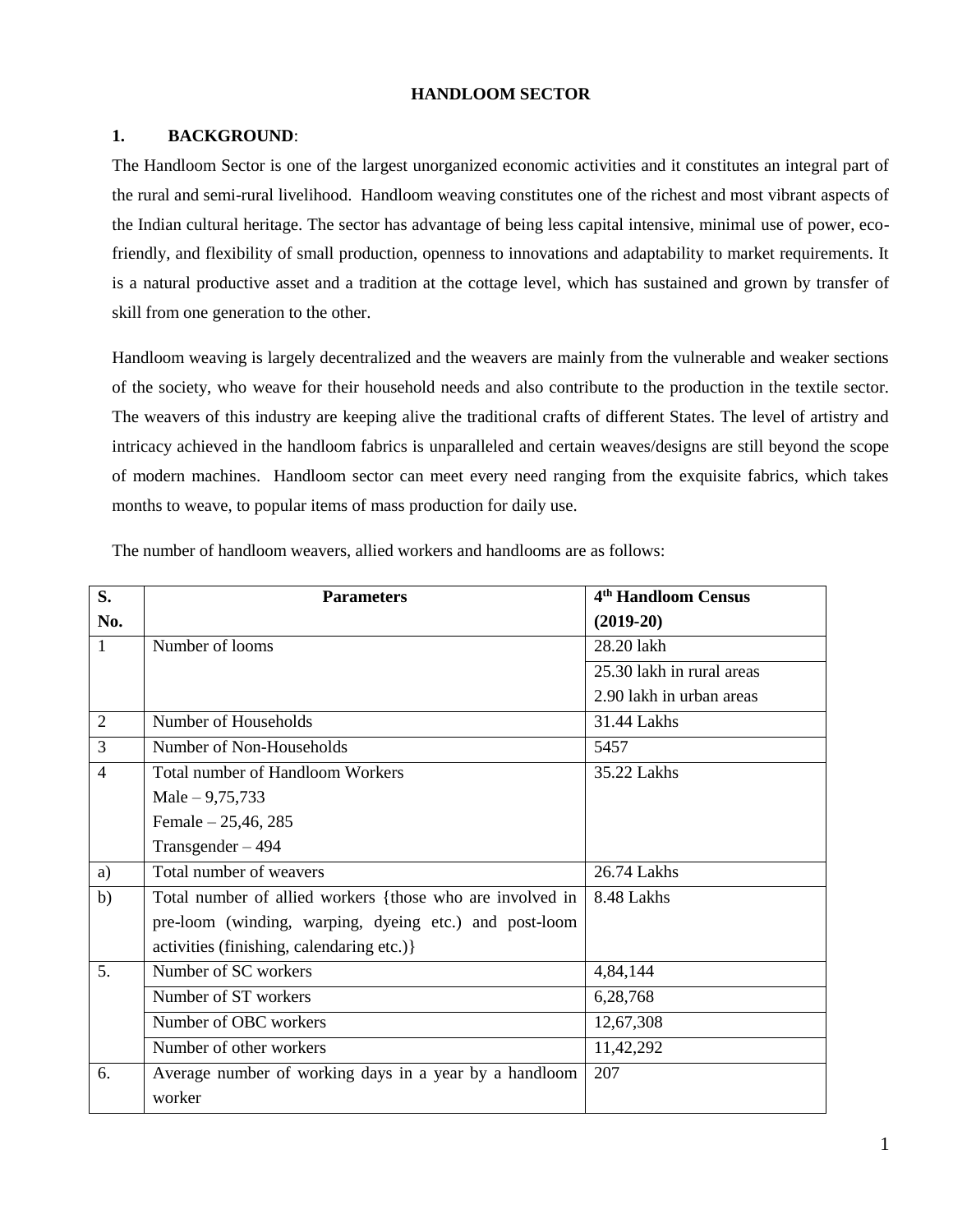|                | 4th All India Handloom Census Data (2019-20) |         |                                                       |         |                                             |  |  |  |  |  |
|----------------|----------------------------------------------|---------|-------------------------------------------------------|---------|---------------------------------------------|--|--|--|--|--|
| SN             | <b>State</b>                                 |         | 4th All India Handloom Census<br>$(2019-20)$          |         | <b>Total</b><br><b>Handloom</b>             |  |  |  |  |  |
|                |                                              |         | No. of Handlooms No. of allied workers No. of weavers |         | <b>Workers</b><br>(Wrs + allied<br>workers) |  |  |  |  |  |
|                | <b>East Zone</b>                             |         |                                                       |         |                                             |  |  |  |  |  |
| $\mathbf{1}$   | <b>Arunachal Pradesh</b>                     | 99454   | 17016                                                 | 77600   | 94616                                       |  |  |  |  |  |
| $\overline{2}$ | Assam                                        | 1248806 | 176453                                                | 1107428 | 1283881                                     |  |  |  |  |  |
| 3              | <b>Bihar</b>                                 | 8447    | 5631                                                  | 7216    | 12847                                       |  |  |  |  |  |
| 4              | Jharkhand                                    | 8607    | 10133                                                 | 12364   | 22497                                       |  |  |  |  |  |
| 5              | Manipur                                      | 216192  | 12203                                                 | 212481  | 224684                                      |  |  |  |  |  |
| 6              | Meghalaya                                    | 43220   | 1553                                                  | 41221   | 42774                                       |  |  |  |  |  |
| $\overline{7}$ | Mizoram                                      | 22875   | 10242                                                 | 17298   | 27540                                       |  |  |  |  |  |
| 8              | Nagaland                                     | 70089   | 7534                                                  | 35950   | 43484                                       |  |  |  |  |  |
| 9              | Odisha                                       | 48161   | 64364                                                 | 53472   | 117836                                      |  |  |  |  |  |
| 10             | Sikkim                                       | 132     | 65                                                    | 632     | 697                                         |  |  |  |  |  |
| 11             | Tripura                                      | 166050  | 25712                                                 | 111927  | 137639                                      |  |  |  |  |  |
| 12             | West Bengal                                  | 283404  | 264791                                                | 366656  | 631447                                      |  |  |  |  |  |
|                | <b>Total East Zone</b>                       | 2215437 | 595697                                                | 2044245 | 2639942                                     |  |  |  |  |  |
|                | <b>West Zone</b>                             |         |                                                       |         |                                             |  |  |  |  |  |
| 13             | Chhattisgarh                                 | 12743   | 7426                                                  | 14077   | 21503                                       |  |  |  |  |  |
| 14             | Gujarat                                      | 9903    | 422                                                   | 10179   | 10601                                       |  |  |  |  |  |
| 15             | Goa                                          | 16      | 4                                                     | 22      | 26                                          |  |  |  |  |  |
| 16             | Madhya Pradesh                               | 12069   | 5267                                                  | 12805   | 18072                                       |  |  |  |  |  |
| 17             | Maharashtra                                  | 4354    | 627                                                   | 2882    | 3509                                        |  |  |  |  |  |
|                | <b>Total West Zone</b>                       | 39085   | 13746                                                 | 39965   | 53711                                       |  |  |  |  |  |
|                | <b>North Zone</b>                            |         |                                                       |         |                                             |  |  |  |  |  |
| 18             | Delhi                                        | 2498    | 1049                                                  | 3236    | 4285                                        |  |  |  |  |  |
| 19             | Haryana                                      | 11759   | 11128                                                 | 14414   | 25542                                       |  |  |  |  |  |
| 20             | Himachal Pradesh                             | 15202   | 477                                                   | 13211   | 13688                                       |  |  |  |  |  |
| 21             | Jammu & Kashmir                              | 14750   | 7544                                                  | 15784   | 23328                                       |  |  |  |  |  |
| 22             | Punjab                                       | 758     | 338                                                   | 631     | 969                                         |  |  |  |  |  |
| 23             | Rajasthan                                    | 6446    | 1403                                                  | 8687    | 10090                                       |  |  |  |  |  |
| 24             | Uttrakhand                                   | 7368    | 4594                                                  | 7967    | 12561                                       |  |  |  |  |  |
| 25             | <b>Uttar Pradesh</b>                         | 124242  | 60179                                                 | 130778  | 190957                                      |  |  |  |  |  |
|                | <b>Total North Zone</b>                      | 183023  | 86712                                                 | 194708  | 281420                                      |  |  |  |  |  |
|                | <b>South Zone</b>                            |         |                                                       |         |                                             |  |  |  |  |  |
| 26             | Andhra Pradesh                               | 93375   | 49785                                                 | 127662  | 177447                                      |  |  |  |  |  |
| 27             | Karnataka                                    | 24071   | 27616                                                 | 27175   | 54791                                       |  |  |  |  |  |
| 28             | Kerala                                       | 31619   | 6604                                                  | 15480   | 22084                                       |  |  |  |  |  |
| 29             | Pudducherry                                  | 929     | 782                                                   | 908     | 1690                                        |  |  |  |  |  |
| 30             | <b>Tamil Nadu</b>                            | 218748  | 45757                                                 | 197818  | 243575                                      |  |  |  |  |  |
| 31             | Telangana                                    | 17095   | 21922                                                 | 25930   | 47852                                       |  |  |  |  |  |
|                | <b>Total South Zone</b>                      | 385837  | 152466                                                | 394973  | 547439                                      |  |  |  |  |  |
|                | <b>Grand Total</b>                           | 2823382 | 848621                                                | 2673891 | 3522512                                     |  |  |  |  |  |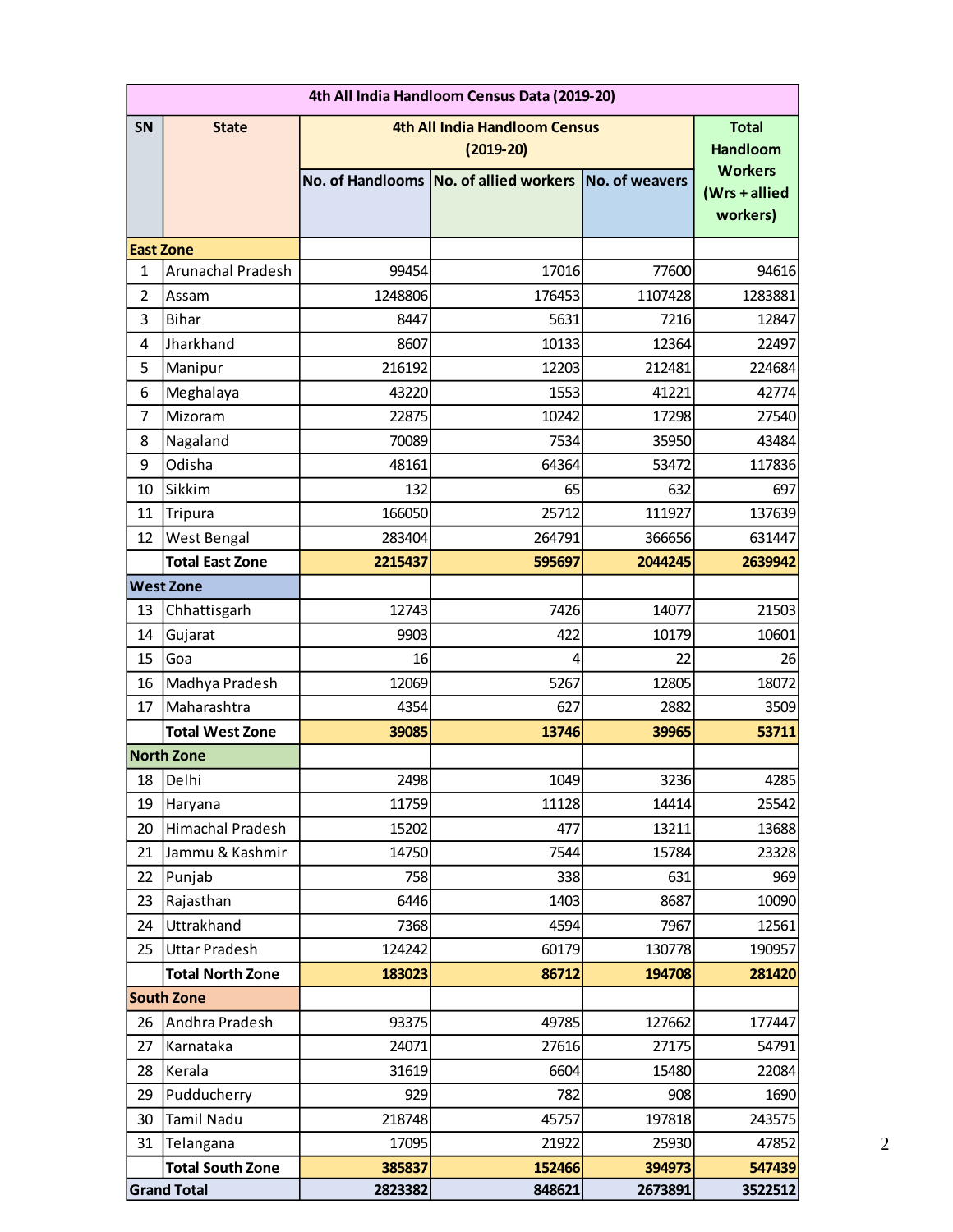# **2.0 CURRENT TRENDS IN THE HANDLOOM SECTOR:**

## **2.1 Important features**:

- Value addition is taking place.
- Quality of handloom products is improving.
- Several high-end retailers are selling handloom products.

# **2.2 STRENGTHS OF HANDLOOM SECTOR:**

- Production of intricate woven fabric, its versatility & wide variety.
- Diverse design base; quick to switchover to new designs.
- Availability of high skilled labour.
- Traditional mode of production with low technology, electricity not required.
- Eco friendly technology/process.
- Informal school for skill generation and transfer of technology.
- Many weaves/processes are still beyond the scope of powerloom and will continue to be produced by handlooms only.

# **2.3 CHALLENGES BEING FACED BY HANDLOOM SECTOR:**

- Low productivity in comparison to powerloom and mill sector.
- Limited scope of technological up-gradation and improvement in poor weaving activity.
- Tendency of skilled labour to shift to other sectors.
- Constraints related to credit availability.

# **3. GOVERNMENT INTERVENTIONS**

Government is supporting the sector through various interventions. The brief of interventions is as follows:

- Access to raw material supply of yarn through NHDC.
- Concessional institutional credit through banks.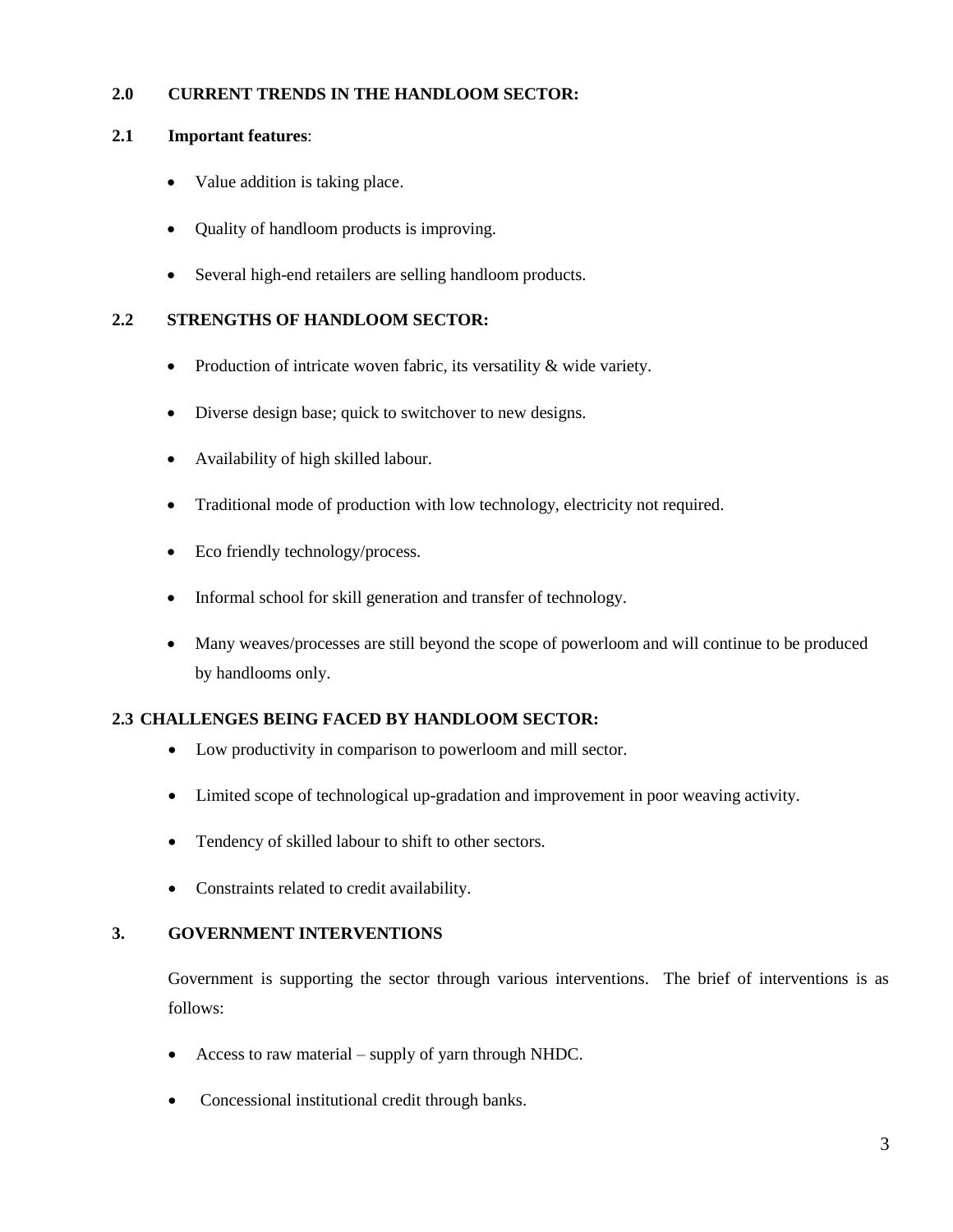- Skill up-gradation through Weavers' Service Centres (WSCs).
- Design support through WSCs & designers engaged in the cluster.
- Infrastructure support through cluster development 8 mega handloom clusters and 506 small clusters.
- Marketing and export promotion through domestic and international exhibitions, India Handloom Brand and Handloom Mark scheme.
- Welfare measures –life insurance.

## **4. Schemes Implemented:**

#### **The vision:**

- Support weavers to get earnings commensurate with market price of the products and their skills.
- To link weavers directly with the market.
- To provide inputs in terms of new designs and product diversification.
- To facilitate weavers in production of high value, good quality products by providing skill upgradation, better technology, infrastructure and easy availability of raw material  $\&$  working capital.

To achieve the objective faster, more inclusive and sustainable growth of handloom sector, the Government of India is adopting focused, flexible and holistic approach to meet the challenges of domestic and global market, expansion of overall market through competitive pricing to increase domestic and international market share, brand building in global and domestic markets, facilitation for marketing of handloom products, empowerment of weavers by organizing them under Self Help Groups (SHGs), training, capacity building and enhanced entrepreneurial support, infusion of new and contemporary designs through design intervention as well as product diversification, R&D support, easy access to raw material at subsidized prices, enhancing capabilities including social security, better healthcare, life insurance, worksheds, and most significantly by ensuring easy credit flow at low interest rates.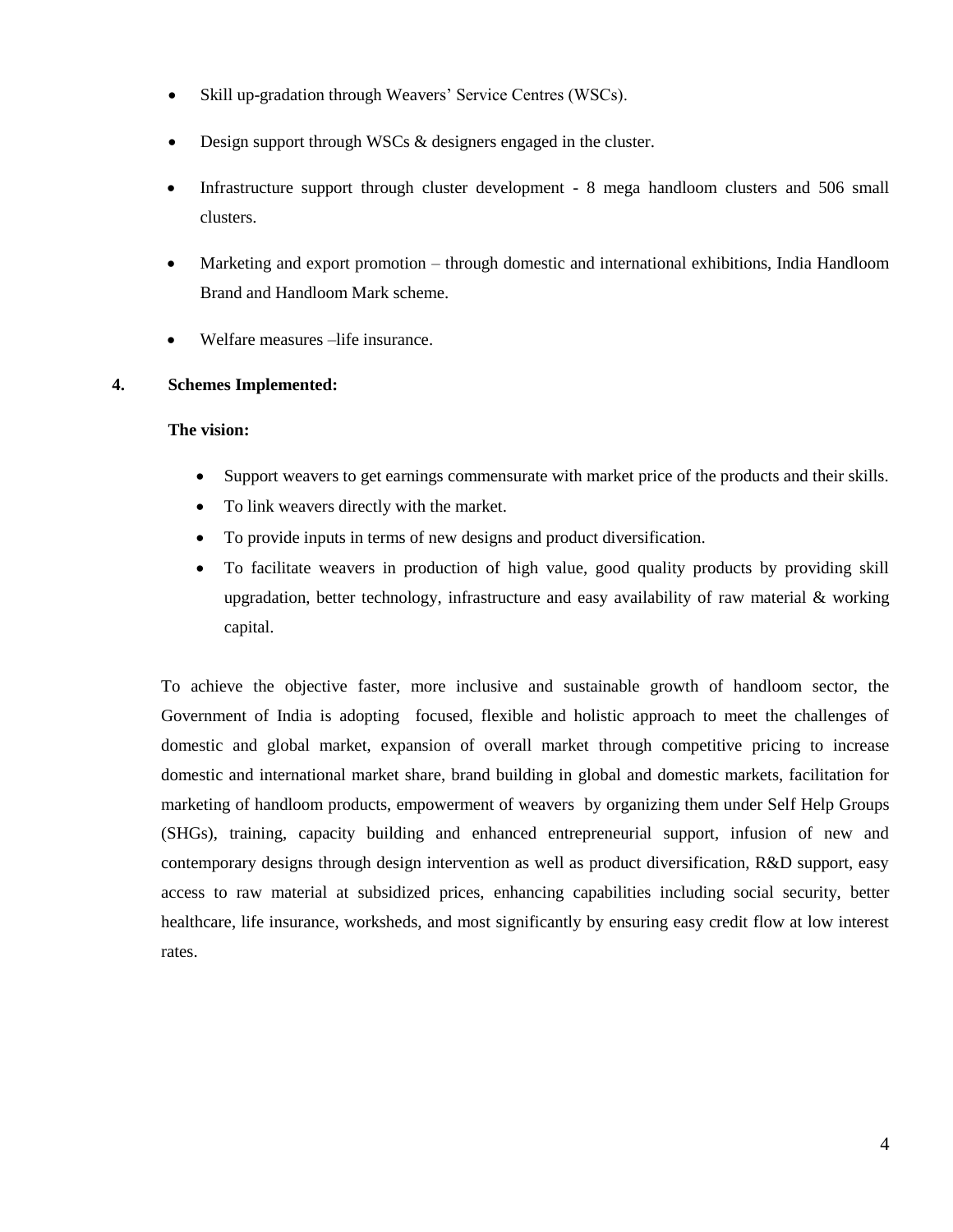**With these objectives, the Office of Development Commissioner of Handlooms, Ministry of Textiles is implementing the following schemes:**

## **1. National Handloom Development Programme (NHDP)**

Main components:

- A. Cluster Development Programme
- B. Handloom Marketing assistance
- C. Infrastructure and Special projects
- D. Mega Handloom Cluster
- E. Concessional Credit/Weavers' MUDRA Loan etc.
- F. Handloom Weavers' welfare
- G. Miscellaneous components

# **2. Raw Material Supply Scheme (RMSS)**

## **5. DETAILS OF SCHEMES:**

# **1. NATIONAL HANDLOOM DEVELOPMENT PROGRAMME (NHDP):**

## **A. Cluster Development Programme:**

The CDP focuses on development of weavers' groups as a visible entity, so that the groups become selfsustainable.

## **Quantum of financial assistance and duration of the project:**

The quantum of assistance for each cluster would be need based, depending on the requirement of the cluster, the scope of the activities envisaged technical, financial and managerial capacity of the cluster Organization, level of maturity and past track record of the cluster etc. Maximum permissible GoI financial assistance is upto Rs. 2.00 crore per cluster**.**

# **Funding pattern**

i. Interventions like Baseline Survey, Diagnostic Study, Formation of Consortium, Awareness Programmes, Product Development, Exposure visit, participation in exhibitions/BSMs/publicity, Documentation of cluster activities, service charges to designated agency, Project Management Cost, Engagement of Textiles Designer, wage compensation to the trainees for skill up-gradation, incentive to IA etc. will be fully funded by GoI, excluding land cost.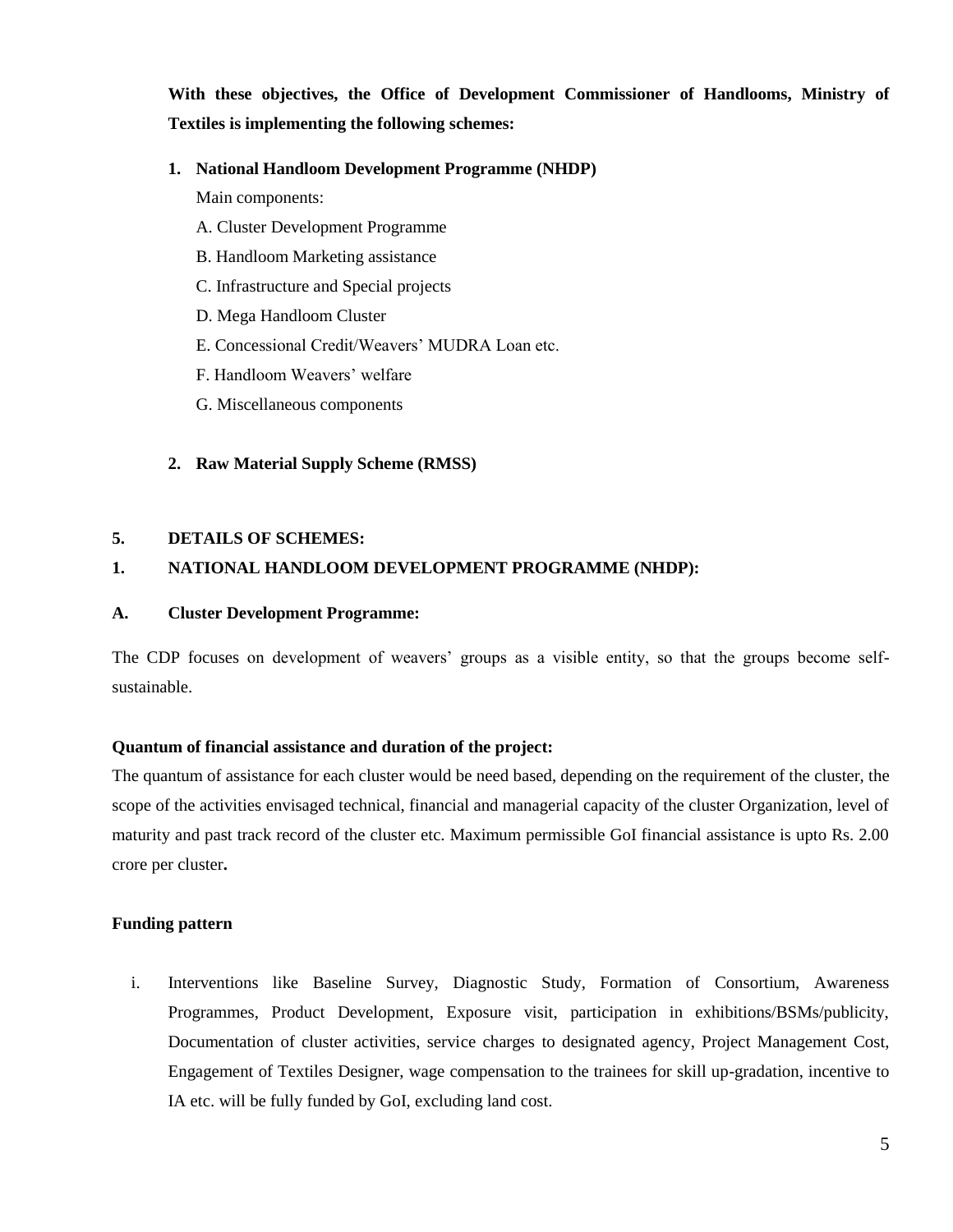- ii. Other Interventions benefitting directly individual weavers like Hathkargha Samvardhan Sahayata and lighting units will be funded in the ratio of 90:10 by the GoI: Beneficiary
- iii. Individual Workshed-SC/ST/Women/differently-abled 100% by GoI share.
- iv. Others 75% by the GoI: 25% beneficiary
- v. Common Workshed 90% by the GoI: 10% beneficiary
- vi. Solar Lighting System for Common Workshed 90% by the GoI: 10% beneficiary

| Block Level Cluster, HSS, Skill Development, Workshed and Lighting Unit components of NHDP, CHCDS & SAMARTH |             |                                        |                                    |                             |                                    |                           |                                       |  |  |  |  |  |  |
|-------------------------------------------------------------------------------------------------------------|-------------|----------------------------------------|------------------------------------|-----------------------------|------------------------------------|---------------------------|---------------------------------------|--|--|--|--|--|--|
| Year                                                                                                        | No. of BLCs | <b>Funds released</b><br>(Rs. In Lakh) | No. of<br>beneficiaries<br>covered | <b>HSS</b><br>beneficiaries | Skill upgradation<br>beneficiaries | Workshed<br>beneficiaries | Lighting unit<br><b>beneficiaries</b> |  |  |  |  |  |  |
| 2014-15 to 2018-19                                                                                          | 412         | 21288.543                              | 298092                             | 56367                       | 54067                              | 2229                      | 8243                                  |  |  |  |  |  |  |
| 2019-20                                                                                                     | 26          | 2989.781                               | 7467                               | 18014                       | 4794                               | 785                       | 1661                                  |  |  |  |  |  |  |
| 2020-21                                                                                                     |             | 2346.579                               | 426                                | 10338                       | 2338                               | 326                       | 1405                                  |  |  |  |  |  |  |
| 2021-22                                                                                                     | 66          | 5647.820                               | 30894                              | 402                         | 4786                               | 122                       | $\Omega$                              |  |  |  |  |  |  |
| <b>Total</b>                                                                                                | 506         | 32272.723                              | 336879                             | 85121                       | 65985                              | 3462                      | 11309                                 |  |  |  |  |  |  |

## **B. HANDLOOM MARKETING ASSISTANCE:**

#### **Objectives**:

- Develop and promote marketing channels in domestic and export markets and bring about linkage between the two in a holistic and integrated manner.
- Provide marketing opportunities to handloom workers with special focus on talented and uncovered weavers.

## **Components of HMA:**

- 1. Domestic Marketing Promotion
- 2. Handloom Export Promotion
- 3. Setting up of Urban Haats
- 4. Marketing Incentive (MI)

## **Marketing Incentive (MI)**

- Given to handloom agencies for preparing conditions conducive to marketing of handloom products.
- The handloom agency is to use this amount towards activities that would attract the consumers in order to gear up overall sales of handloom goods.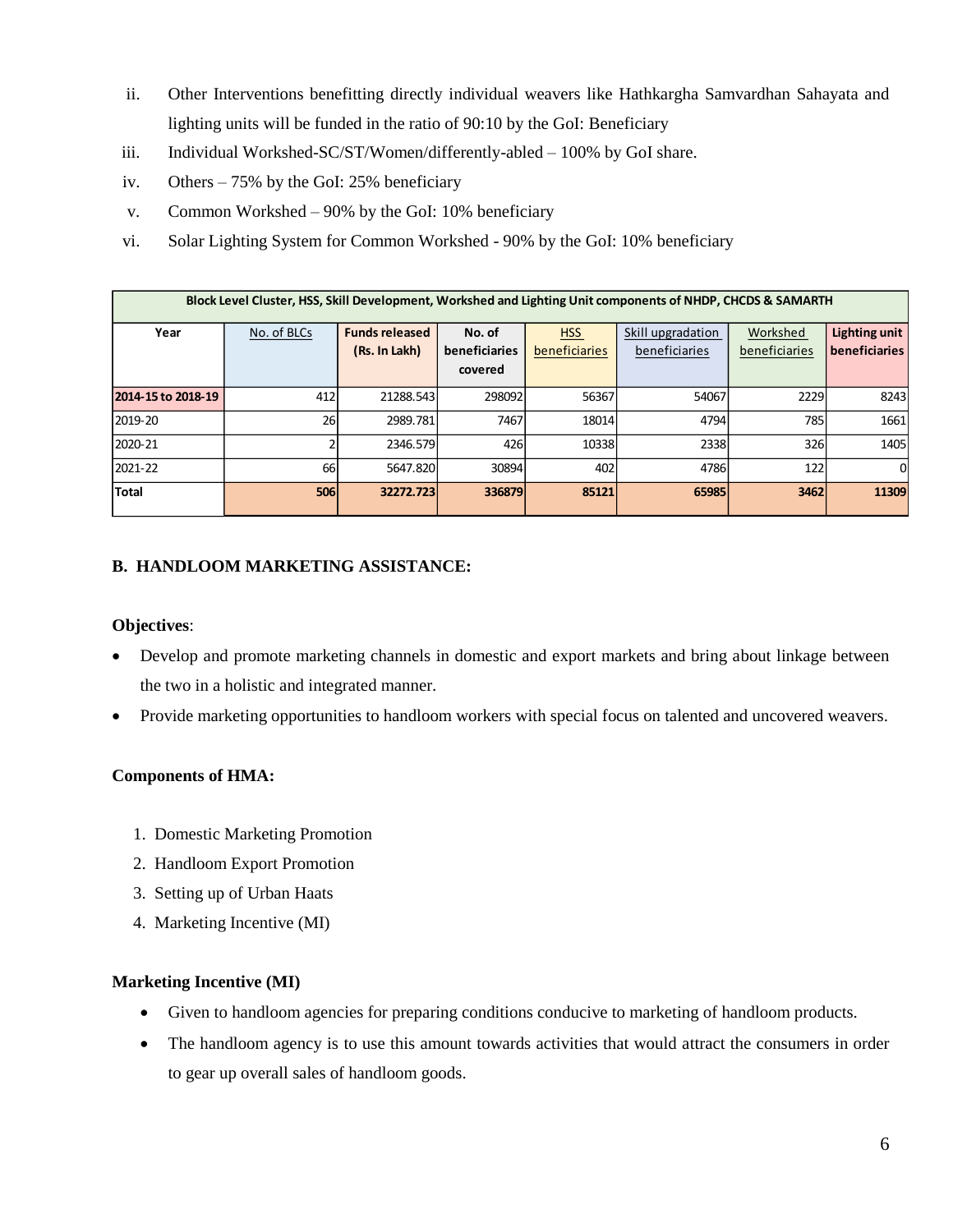- The concept envisions handloom agencies to be able to adjust their prices towards increasing cost competitiveness of the products, improve designs and invest in infrastructure so as to improve the production and productivity.
- These incentives are calculated @ 10% on average sales of handloom products of the last 3 years which shall be equally shared between State Govt. and Central Govt., except in the case of National Level Handloom Organizations/Societies, where the entire assistance shall be borne by the Government of India.

|              | Marketing Events (Handloom Marketing Assistance + NERTPS) & Marketing Incentive (MI) |                         |                             |                            |  |  |  |  |  |  |  |  |
|--------------|--------------------------------------------------------------------------------------|-------------------------|-----------------------------|----------------------------|--|--|--|--|--|--|--|--|
| released     |                                                                                      |                         |                             |                            |  |  |  |  |  |  |  |  |
| Year         |                                                                                      | <b>Marketing Events</b> | <b>Marketing Incentives</b> |                            |  |  |  |  |  |  |  |  |
|              | <b>No. of events</b>                                                                 | <b>Funds released</b>   | <b>MI</b> released          | <b>No. of HL Societies</b> |  |  |  |  |  |  |  |  |
|              |                                                                                      | (Rs. In lakh)           | (Rs. In crore)              | covered                    |  |  |  |  |  |  |  |  |
| 2014-15 to   | 1443                                                                                 | 14142.74                | 155.92                      | 4138                       |  |  |  |  |  |  |  |  |
| 2018-19      |                                                                                      |                         |                             |                            |  |  |  |  |  |  |  |  |
| 2019-20      | 170                                                                                  | 2654.45                 | 36.66                       | 1138                       |  |  |  |  |  |  |  |  |
| 2020-21      | 96                                                                                   | 2342.99                 | 57.17                       | 1191                       |  |  |  |  |  |  |  |  |
| 2021-22      | 175                                                                                  | 3669.3                  | 12.95                       | 306                        |  |  |  |  |  |  |  |  |
| <b>Total</b> | 1884                                                                                 | 22809.48                | 262.70                      | 6773                       |  |  |  |  |  |  |  |  |

**Details of Expos organised during 2021-22 (as on 31.01.2022)**

| Sl. No.               | Name of State /                 | <b>Total</b>   | <b>Type of Expos</b> |                 |                 |                      |  |
|-----------------------|---------------------------------|----------------|----------------------|-----------------|-----------------|----------------------|--|
|                       | <b>Implementing Agency</b>      | expos          | <b>National</b>      | <b>State</b>    | <b>District</b> | <b>Miscellaneous</b> |  |
|                       |                                 | sanctioned     | <b>Handloom</b>      | <b>Handloom</b> | Handloom        |                      |  |
|                       |                                 |                | <b>Expo</b>          | <b>Expo</b>     | <b>Expo</b>     |                      |  |
| <b>General States</b> |                                 |                |                      |                 |                 |                      |  |
| 1                     | Andhra Pradesh                  | 8              | $\mathbf 1$          | 7               |                 |                      |  |
| 2                     | <b>Bihar</b>                    | 9              | $\mathbf{1}$         | $\overline{2}$  | 6               |                      |  |
| 3                     | Chhattisgarh                    | 4              |                      | 4               |                 |                      |  |
| 4                     | <b>Himachal Pradesh</b>         | 4              |                      |                 | 4               |                      |  |
| 5                     | J&K                             | 7              |                      | 3               | 4               |                      |  |
| 6                     | Karnataka                       | $\overline{7}$ | $\mathbf{1}$         | 4               | $\overline{2}$  |                      |  |
| 7                     | Madhya Pradesh                  | 6              | 1                    | 5               |                 |                      |  |
| 8                     | Orissa                          | 7              |                      | 4               | 3               |                      |  |
| 9                     | Tamilnadu                       | 7              | 1                    | 6               |                 |                      |  |
| 10                    | Telengana                       | 5              | $\mathbf{1}$         | 3               | 1               |                      |  |
| 11                    | <b>Uttar Pradesh</b>            | 14             |                      | 9               | 5               |                      |  |
|                       | <b>North East Region States</b> |                |                      |                 |                 |                      |  |
| 12                    | Arunachal Pradesh               | 6              |                      | 4               | $\overline{2}$  |                      |  |
| 13                    | Assam                           | 21             | $\mathbf{1}$         | 11              | 9               |                      |  |
| 14                    | Manipur                         | 5              |                      | 5               |                 |                      |  |
| 15                    | Mizoram                         | 8              |                      | 5               | 3               |                      |  |
| 16                    | Nagaland                        | 9              | $\mathbf{1}$         | 7               | 1               |                      |  |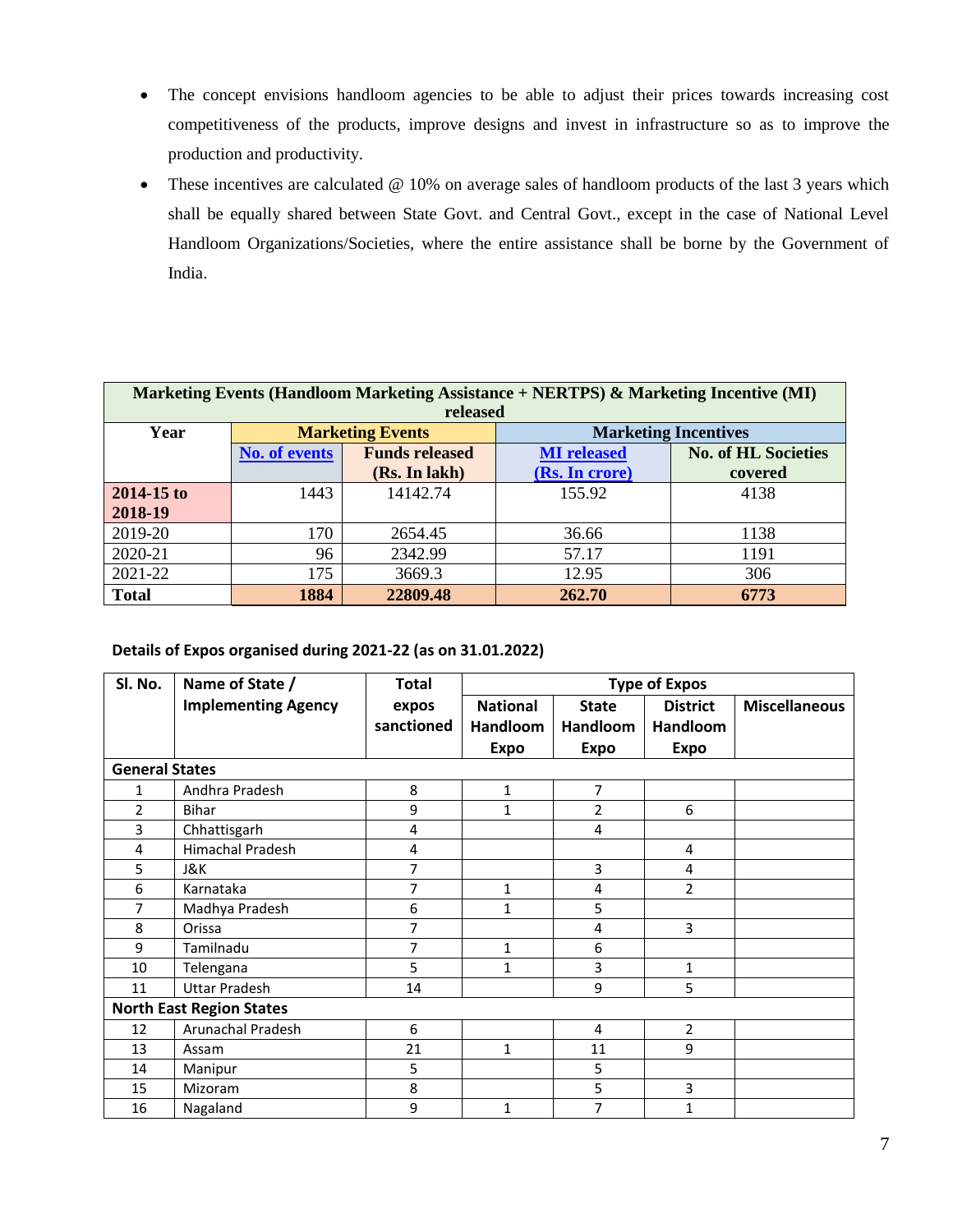| Sl. No.                                     | Name of State /            | <b>Total</b> | <b>Type of Expos</b> |                   |                   |                      |
|---------------------------------------------|----------------------------|--------------|----------------------|-------------------|-------------------|----------------------|
|                                             | <b>Implementing Agency</b> | expos        | <b>National</b>      | <b>State</b>      | <b>District</b>   | <b>Miscellaneous</b> |
|                                             |                            | canctionod   | <b>Unnellange</b>    | <b>Lianglaces</b> | <b>Unnellange</b> |                      |
| 17                                          | <b>Sikkim</b>              | 6            |                      |                   | 4                 |                      |
| 18                                          | Tripura                    | 8            |                      | າ                 | 6                 |                      |
| <b>National Level Implementing Agencies</b> |                            |              |                      |                   |                   |                      |
| 19                                          | National Handloom          | 21           |                      | 21                |                   |                      |
|                                             | Development Corporation    |              |                      |                   |                   |                      |
|                                             | Limited, Lucknow           |              |                      |                   |                   |                      |
| 20                                          | Central Cottage Industries | 2            |                      |                   |                   | $\mathfrak z$        |
|                                             | Corporation                |              |                      |                   |                   |                      |
| 21                                          | <b>Craft Melas</b>         | 4            |                      |                   |                   | 4                    |
| 22                                          | Miscellaneous              | 7            |                      |                   |                   |                      |
| <b>Grand Total</b>                          |                            | 175          | 8                    | 104               | 50                | 13                   |

## **Craft Melas**

| S. No.         | <b>Craft Mela</b>          | Location             |
|----------------|----------------------------|----------------------|
|                | Surajkund Mela             | Surajkund, Haryana   |
| $\mathcal{D}$  | Taj Mahotsav               | Agra, UP             |
| $\mathcal{R}$  | Shilpagram                 | Udaipur, Rajasthan   |
| $\overline{4}$ | Shilparamam                | Hyderabad            |
| 5              | Shilparamam                | Vishakahpattanam     |
| 6              | Toshali (Zonal Craft Mela) | Bhubaneshwar, Orissa |
| 7              | Shilpagram                 | Madhya Pradesh       |

# **Handloom Export Promotion**

# **Objectives:**

- Market penetration through organisation/participation in international fairs/exhibitions, big ticket events, BSM, RBSM etc., for export promotion of handloom products. Publicity and brand development through IHB, HLM and other measures.
- To assist in establishing international marketing linkages to suitable Apex/Primary handloom cooperative societies, corporations, producers' companies, handloom awardees, exporters, other talented weavers etc. who are producing exclusive exportable handloom products.

## **Components:**

- 1. International Fairs & Exhibitions
- 2. Organisation of BSM/RBSM
- 3. Miscellaneous promotional events/activities

For export of handloom products, Handloom Export Promotion Council (HEPC) is participating in various international fairs with the member handloom exporters through O/o DCHL to sell their handloom products in the international markets.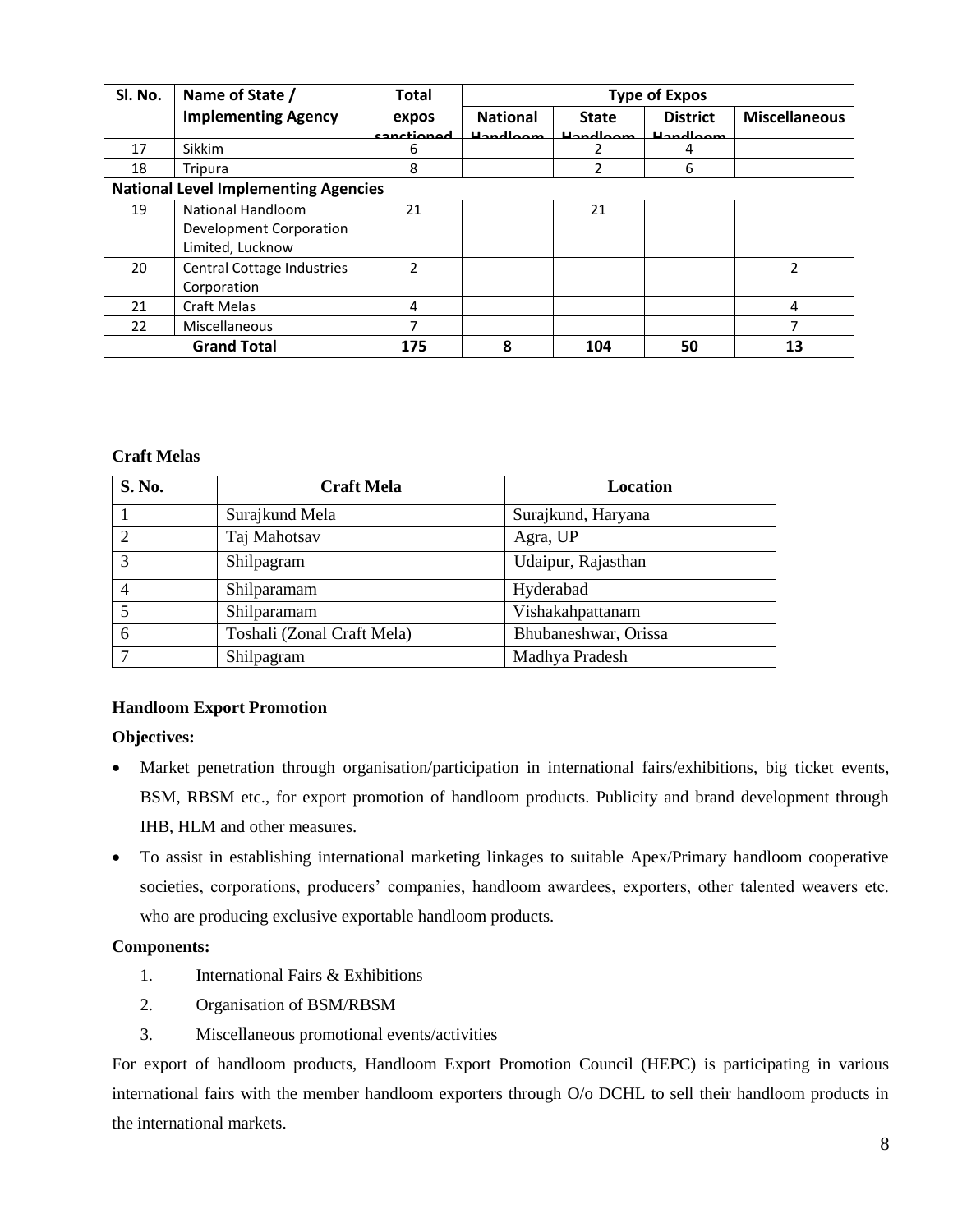| Year                      |                                            |                                                    | <b>International events</b>                                           | <b>Year-wise export of Handloom</b><br><b>Products</b> |                                   |                                               |                                    |
|---------------------------|--------------------------------------------|----------------------------------------------------|-----------------------------------------------------------------------|--------------------------------------------------------|-----------------------------------|-----------------------------------------------|------------------------------------|
|                           | <b>Number of</b><br>events<br>participated | <b>Spot</b><br>orders<br>book<br>(Rs. In<br>crore) | <b>Business</b><br><b>Enquiries</b><br>generated<br>(Rs. In<br>crore) | Number of<br><b>Participants</b>                       | <b>Target</b><br>(Million<br>USD) | <b>Achievement</b><br>in Million<br><b>US</b> | <b>Achievement</b><br>in Rs. Crore |
| 2014-15<br>to 2018-<br>19 | 86                                         | 259.00                                             | 737.00                                                                | 2182                                                   | 2194.00                           | 1782.36                                       | 11664.59                           |
| 2019-20                   | 14                                         | 72.00                                              | 176.00                                                                | 301                                                    | 400.00                            | 315.62                                        | 2248.33                            |
| 2020-21                   | 12                                         | 3.00                                               | 16.00                                                                 | 375                                                    |                                   | 222.65                                        | 1644.78                            |
| 2021-22                   | 7                                          | 1.68                                               | 18.71                                                                 | 155                                                    | -                                 | 170.93                                        | 1266.95                            |
| <b>Total</b>              | 119                                        | 335.68                                             | 947.71                                                                | 3013                                                   | 2594.00                           | 2491.56                                       | 16824.65                           |

#### **National Handloom Day**

To generate awareness about Handloom industry and its contribution to the socio–economic development of the country & increase income of weavers, 7th August was notified as National Handlooms Day vide Notification No. 2(14)/2015/DCH/P&E dated 29<sup>th</sup>July 2015 in the Gazette of India. Starting from the year 2015, National Handloom Day is celebrated every year on  $7<sup>th</sup>$  of August. So far, 07 National Handloom Days have been organized at Chennai, Varanasi, Guwahati, Jaipur, Bhubaneswar and New Delhi (2) (on virtual platform).

**'Handloom Mark' scheme**- 'Handloom Mark' scheme was launched in the year 2006 to provide a collective identity to the handloom products and can be used not only for popularizing the handwoven products but can also serve as a guarantee for the buyer that the product purchased is genuinely hand woven. It also provides distinctive name in identifying the product or the manufacturer. So far, 22610 registrations have been issued.

"India Handloom" Brand- During the celebration of 7<sup>th</sup> August 2015 as National Handloom Day, 'India Handloom' Brand was launched for branding of high-quality handloom products to promote production of niche handloom products with high quality with zero defect and zero effect on environment. Since the launch of "India Handloom" Brand, 1714 registrations have been issued under 184 product categories.

### **Urban Haats**

The scheme for setting up of urban haats at prime locations in the country was introduced in 1997-98 to enable the participating weavers/craft persons to sell handlooms/handicrafts products directly to the customers, and encourage and facilitate authentic Indian weaves and crafts of various regions in the country by rotation. Financial assistance up to Rs. 8.00 crore is provided for setting up of Urban Haats (GoI DCHL/HC-80: IA 20). So far, 38 Urban Haats have been sanctioned throughout the country. Out of 38 Urban Haats, 33 are functional and 05 are under progress.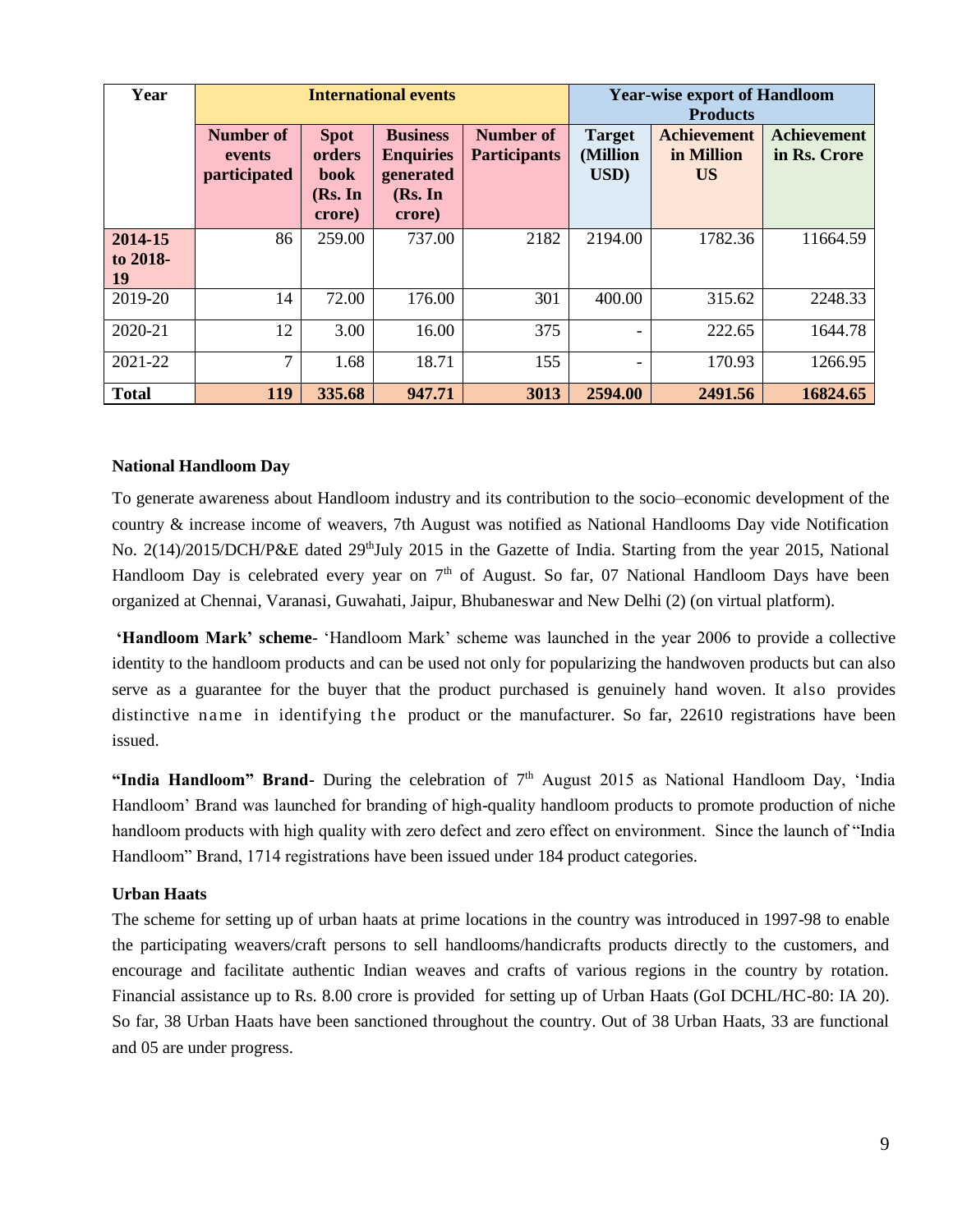**Handloom awards: -** Ministry of Textiles has been conferring Sant Kabir Award, National Award and National Merit Certificates to the handloom weavers for their Excellence in the field of handloom sector:

|                      | Award                           | Category                                                 |                | Total no. of awards             |              |                       |  |
|----------------------|---------------------------------|----------------------------------------------------------|----------------|---------------------------------|--------------|-----------------------|--|
| S.<br>N <sub>0</sub> |                                 |                                                          | <b>General</b> | <b>Exclusively</b><br>for women | <b>Total</b> | Grand<br><b>Total</b> |  |
| 1                    | Kabir<br>Sant<br>Award<br>(SKA) | Weaving                                                  | 10             | 02                              | 12           | 12                    |  |
|                      | National                        | Weaving                                                  | 20             | 04                              | 24           |                       |  |
| $\overline{2}$       | Award (NA)                      | Design Development for promotion<br>of handloom products | 03             |                                 | 03           | 32                    |  |
|                      |                                 | Marketing of handloom products                           | 05             |                                 | 05           |                       |  |
|                      | National                        | Weavers                                                  | 20             | 04                              | 24           |                       |  |
| 3                    | Merit<br>Certificate            | Design Development for promotion<br>of handloom products | 06             |                                 | 06           | 40                    |  |
|                      | (NMC)                           | Marketing of handloom products                           | 10             |                                 | 10           |                       |  |
|                      | <b>Total</b>                    |                                                          | 74             | 10                              | 84           | 84                    |  |

The details of the awards conferred in the last years are as follows:

- i. For the year 2012, 2013 & 2014, awards were conferred on the occasion of celebration of  $1<sup>st</sup>$  National Handloom Day on 7<sup>th</sup> August 2015 by the Hon'ble Prime Minister at Chennai.
- ii. For the year 2015, awards were conferred on the occasion of celebration of  $2<sup>nd</sup>National Handloom Day on$ 7<sup>th</sup> August 2016 by the Hon'ble Minister for Textiles at Varanasi.
- iii. For the year 2016, awards were conferred on the occasion of celebration of  $4<sup>th</sup>$  National Handloom Day on 7th August 2018 at Jaipur.
- iv. For the year 2017, 31 awards have been finalized under the various categories.
- v. For the years 2018 and 2019, 62 & 42 awards have respectively been finalized.

## **Geographical Indications of Goods (Registration & Protection) Act 1999**-

Geographical Indications of Goods is an indication or appellation of origin. It is used to identify agricultural natural or manufactured goods originating in a definite territory. Goods originating should have a special quality or characteristics or reputation based upon the climatic or production characteristics unique to the geographical location.

## **Financial assistance**:

- Rs. 1.50 lakh for meeting the expenses in registering the designs/products.
- Rs.1.50 lakh to impart training to personnel of IA and for effective enforcement of G.I. registration.
- Financial assistance is also provided for organizing seminars, workshops etc., on merit of the proposal.

**So far, a total no. of 72 handloom products and 06 product logos are registered under GI Act in India**. GI registered handloom products can register as authorised users under part –B of the GI Act.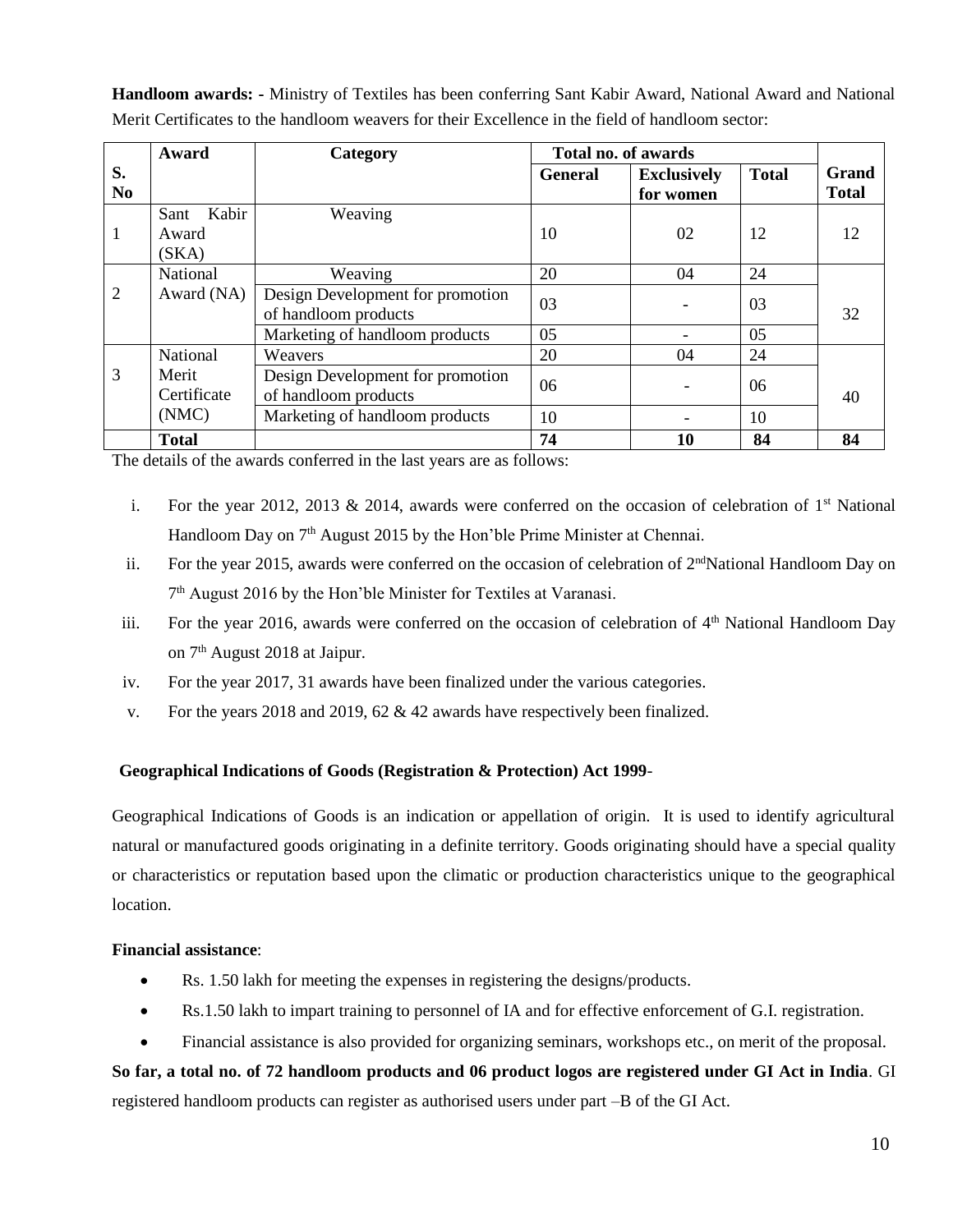# **C. Special & IIHT-related projects as one of the components of the NHDP for implementation during 2021-22 to 2025-26**

Projects will be taken up in following areas:

- a. IIHT-related Projects to re-orient them as handloom and handicraft hubs
- b. Designs oriented Projects
- c. Marketing Projects
- d. Capacity building of weavers, PCs, SHGs, Stakeholders
- e. Technology upgradation
- f. Common infrastructure Projects
- g. Any other projects

## **D. Mega Handloom Cluster (The component has been merged with NHDP)**

## **MEGA HANDLOOM CLUSTER**

## **D.1 ELIGIBILITY NORMS**

Mega Handloom Clusters in various parts of the country will be taken up for their holistic development, drawing comprehensive development plans. Each Mega Handloom Cluster will cover atleast 10,000 handlooms with GoI contribution upto Rs.30.00 crore per mega cluster. Nature and level of assistance to each Mega Cluster will be need based.

# **D.2 IMPLEMENTING AGENCY**

- i. National /State Level Handloom Organizations
- ii. State Director of Handloom concerned
- iii. Commissioner/Director of sericulture of concerned State
- iv. Central Government Organizations (WSCs/IIHTs)
- v. State Handloom Development Corporations
- vi. State Handloom Apex Co-operative Societies
- vii. Any other appropriate legal entity working for handlooms recommended by the State Govt. and approved by the DC (HL).

In case, the project is to be implemented by the WSCs/IIHTs, the entire funding of the project, including land cost will be borne by the GoI.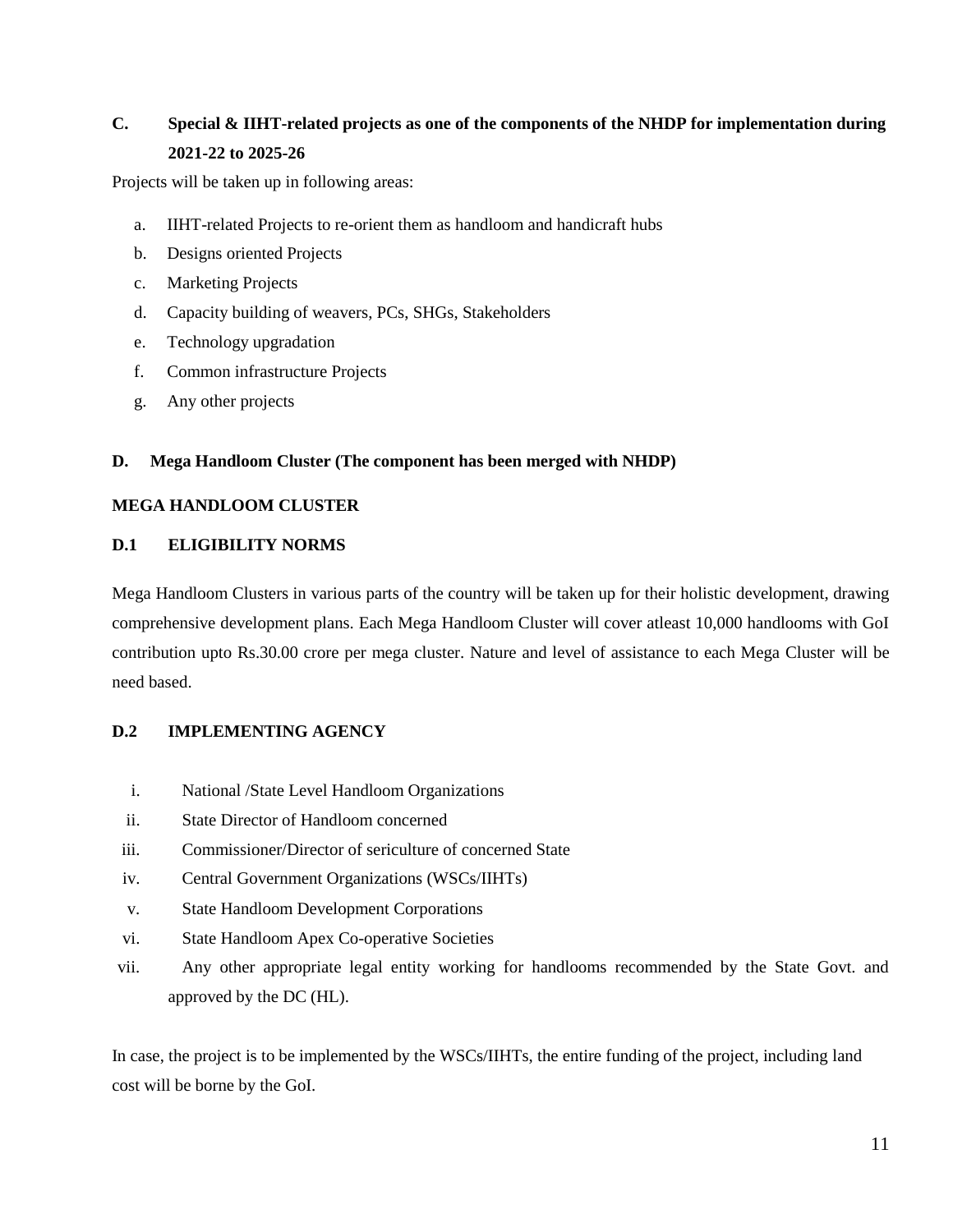# **D.3 DURATION OF THE PROJECT**

# **D.4 FUNDING PATTERN**

| <b>General States</b>                      |        | GoI: State Govt./IA - 80:20 |
|--------------------------------------------|--------|-----------------------------|
| NER States, Himachal Pradesh, Uttarakhand, | $\sim$ | GoI: State Govt./IA - 90:10 |
| UTs of Jammu, Kashmir and Ladakh,          |        |                             |

Land cost shall be borne by the State Govt./Implementing Agency and will not be part of the project cost. So far, eight Mega Handloom Clusters have been taken up**.**

| Status of implementation of 8 Mega Handloom Clusters (Outlay, GoI Share and Funds released)<br>from 2008-09 to 2021-22 |                                         |                                                  |                                          |                                                      |                                                                                    |                                                                    |                                                      |  |  |  |
|------------------------------------------------------------------------------------------------------------------------|-----------------------------------------|--------------------------------------------------|------------------------------------------|------------------------------------------------------|------------------------------------------------------------------------------------|--------------------------------------------------------------------|------------------------------------------------------|--|--|--|
| <b>Year of</b>                                                                                                         | Name of                                 | <b>Total</b>                                     | As on                                    | 31-Jan-22                                            |                                                                                    | <b>Projects Status</b>                                             |                                                      |  |  |  |
| <b>Sanction</b>                                                                                                        | Mega Cluster                            | Project<br>cost<br>approved<br>(Rs. In<br>crore) | GoI<br><b>Share</b><br>(Rs. In<br>crore) | <b>Funds</b><br><b>Released</b><br>(Rs. In<br>crore) | <b>Functional</b><br>(Activities)                                                  | Being set up<br>(Activities)                                       | <b>BLCs</b><br>within<br>the Mega<br><b>Clusters</b> |  |  |  |
| 2008-09                                                                                                                | Varanasi<br>(Uttar<br>Pradesh)          | 60.100                                           | 52.600                                   | 49.996                                               | $\overline{2}$<br>(Garmenting)<br>Units,<br>Processing<br>Units)                   |                                                                    | 10                                                   |  |  |  |
| 2008-09                                                                                                                | Sivasagar<br>(Assam)                    | 33.972                                           | 29.680                                   | 22.410                                               | 4 (Spinning<br>Unit, 2 CFCs,<br>Retail Outlet)                                     | $2$ (CFCs)                                                         | 5                                                    |  |  |  |
| 2009-10                                                                                                                | Virudhunagar<br>(Tamil Nadu)            | 64.602                                           | 56.012                                   | 45.811                                               | 2 (Design<br>Studios)<br>Souvenir<br>Shop                                          | 7 (Souvenir<br>Shop, 2<br>Marketing<br>Complexes, 5<br>Dye Houses) | 16                                                   |  |  |  |
| 2009-10                                                                                                                | Murshidabad<br>(West<br>Bengal)         | 40.710                                           | 34.810                                   | 23.500                                               | 4 (Automatic<br>Silk Reeling<br>Unit, Spun<br>Silk Unit,<br>Printing Unit,<br>CFC) |                                                                    | 20                                                   |  |  |  |
| 2012-13                                                                                                                | Prakasam &<br>Guntur<br>districts (A.P) | 43.880                                           | 43.050                                   | 33.180                                               |                                                                                    |                                                                    | 31                                                   |  |  |  |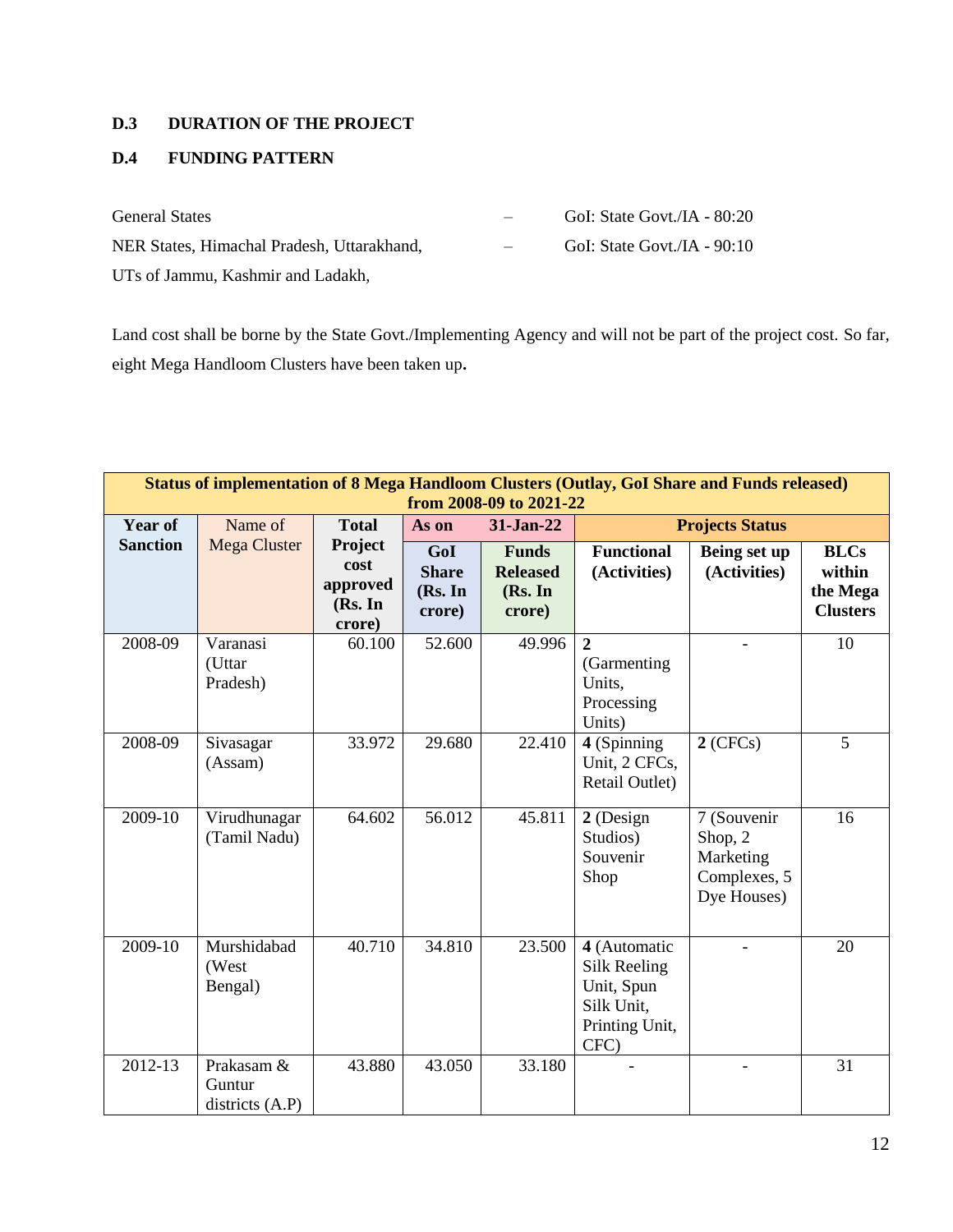|                 | Status of implementation of 8 Mega Handloom Clusters (Outlay, GoI Share and Funds released)<br>from 2008-09 to 2021-22 |                                                  |                                          |                                                      |                                   |                                                                                                       |                                                      |  |  |  |  |  |
|-----------------|------------------------------------------------------------------------------------------------------------------------|--------------------------------------------------|------------------------------------------|------------------------------------------------------|-----------------------------------|-------------------------------------------------------------------------------------------------------|------------------------------------------------------|--|--|--|--|--|
| <b>Year of</b>  | Name of                                                                                                                | <b>Total</b>                                     | 31-Jan-22<br>As on                       |                                                      |                                   | <b>Projects Status</b>                                                                                |                                                      |  |  |  |  |  |
| <b>Sanction</b> | Mega Cluster                                                                                                           | Project<br>cost<br>approved<br>(Rs. In<br>crore) | GoI<br><b>Share</b><br>(Rs. In<br>crore) | <b>Funds</b><br><b>Released</b><br>(Rs. In<br>crore) | <b>Functional</b><br>(Activities) | Being set up<br>(Activities)                                                                          | <b>BLCs</b><br>within<br>the Mega<br><b>Clusters</b> |  |  |  |  |  |
| 2012-13         | Godda &<br>neighbouing<br>districts<br>(Jharkhand)                                                                     | 50.150                                           | 46.180                                   | 24.008                                               |                                   | 5 (Design<br>Studios.<br>Value<br>addtion<br>Centre,<br>Marketing<br>Complex, 2<br>Printing<br>Units) | 30                                                   |  |  |  |  |  |
| 2014-15         | Bhagalpur<br>(Bihar)                                                                                                   | 11.720                                           | 11.410                                   | 4.490                                                |                                   | $2$ (Dye<br>House,<br>Design<br>Studio)                                                               | 10                                                   |  |  |  |  |  |
| 2014-15         | Trichy (Tamil<br>Nadu)                                                                                                 | 29.175                                           | 26.180                                   | 20.040                                               | 1 (Souvenir<br>Shop)              | 2 Dye<br>Houses)                                                                                      | 22                                                   |  |  |  |  |  |
|                 | <b>Total</b>                                                                                                           | 334.309                                          | 299.992                                  | 223.435                                              |                                   |                                                                                                       | 144                                                  |  |  |  |  |  |

## **E. Weaver MUDRA Scheme:**

## **i. Eligible beneficiaries to avail Loan**

- i. Individual Handloom Weavers/Weaver Entrepreneurs
- ii. Self Help Groups
- iii. Joint Liability Groups
- iv. Handloom organizations, including Primary Handloom Weavers' Co-operative Societies, Apex Handloom Weavers' Co-operative Societies, State Handloom Corporations and
- v. Special Purpose Vehicle (SPV)/consortia promoted by handloom weavers in Mega Cluster/Handloom Parks etc.
- vi. Handloom Producer Companies

## **Components**

## **Margin Money Assistance**

i. Individual Handloom Weaver/Weaver Entrepreneur - Margin Money assistance @20% of loan amount, subject to maximum of Rs. 25,000/-.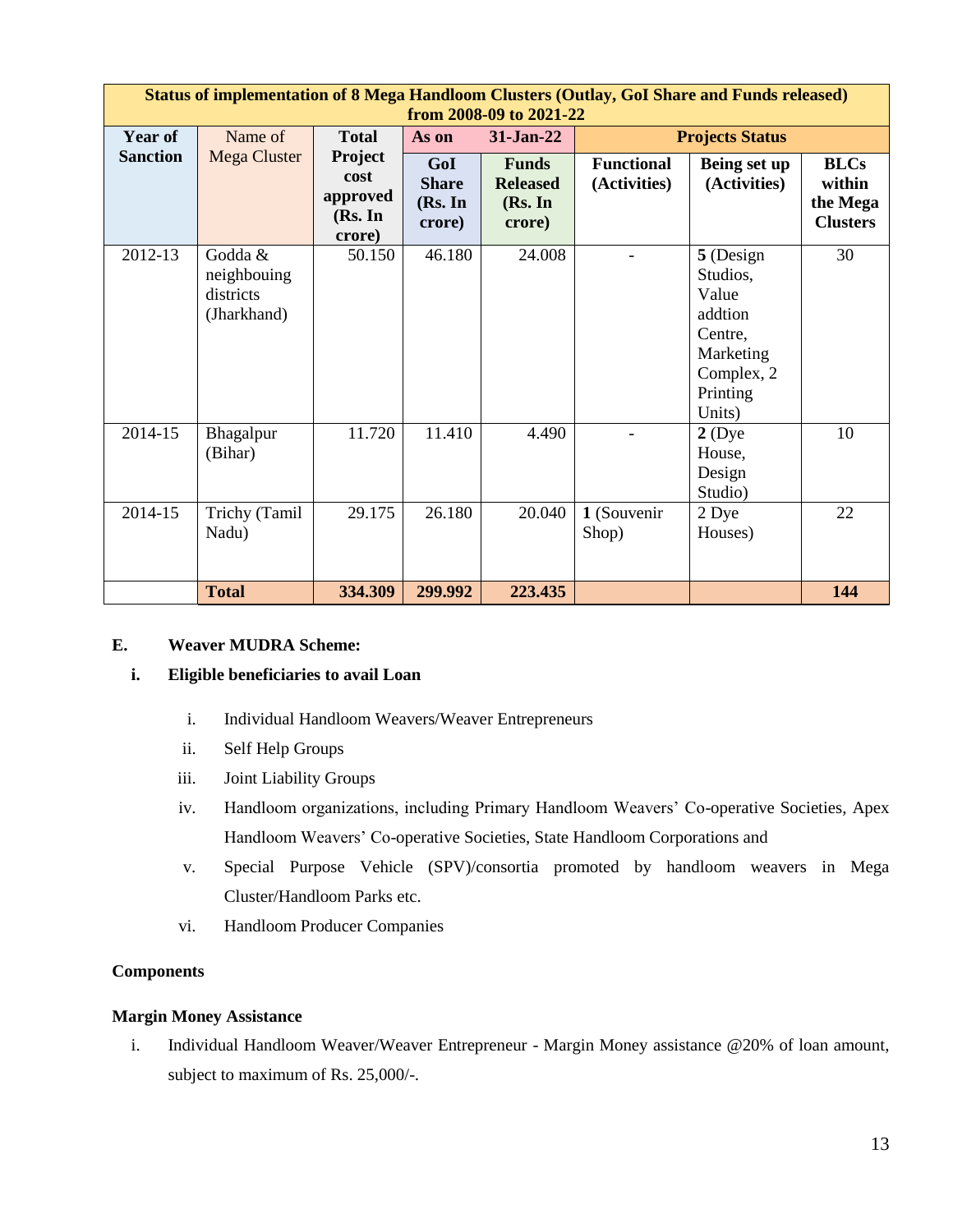- ii. Handloom organization Margin money assistance @20% of loan amount, subject to maximum of Rs.20.00 lakh (margin money @Rs.2.00 lakh for every 100 weaver/worker). Additional margin money requirement, if any as per banking norms will be borne by the beneficiary.
- iii. Margin money assistance to Primary Handloom Weavers' Co-operative Societies/Apex Handloom Weavers' Co-operative Societies/State Handloom Corporations will be provided on the recommendation of State Director of Handlooms

#### **Interest Subvention**

Subsidized loans at concessional interest rate of 6% for a period of three years will be available to all eligible beneficiaries. However, this is subject to interest subvention cap only upto 7% by the GoI. Interest subvention as applicable will be provided maximum for 3 years from the date of first disbursal.

#### **Credit Guarantee**

The loans extended to the beneficiaries will be guaranteed by the National Credit Guarantee Trustee Company (NCGTC)/Credit Guarantee Fund Trust for Medium & Small Enterprises (CGTMSE), as per decision of the Bank/Financial Institution concerned. Guarantee cover will be effective from the date of disbursement of loan for 3 years.

| Year                      | No. of beneficiaries                    | <b>GoI</b> contribution released to<br><b>NABARD/PNB</b><br>(Rs. In crore) |  |  |
|---------------------------|-----------------------------------------|----------------------------------------------------------------------------|--|--|
|                           | <b>Concessional Credit/Weaver MUDRA</b> |                                                                            |  |  |
| 2014-15 to 2018-19        | 234175                                  | 45.52                                                                      |  |  |
| 2019-20                   | 22353                                   | 17.50                                                                      |  |  |
| 2020-21                   | 8456                                    | 10.00                                                                      |  |  |
| 2021-22 (upto 31.01.2022) | 7575                                    | 15.00                                                                      |  |  |
| <b>Total</b>              | 272559                                  | 88.02                                                                      |  |  |

#### **Status of loan sanctioned and funds released under Concessional Credit/ Weavers MUDRA scheme**:

A centralized online system to credit the margin money directly to the loan account of weavers and interest subvention to concerned Bank branch named 'Handloom Weaver MUDRA Portal' has been developed in association with Punjab National Bank for online claim and disbursement of margin money, interest subsidy and credit guarantee fee. The portal became operational for all participating banks under Weavers' MUDRA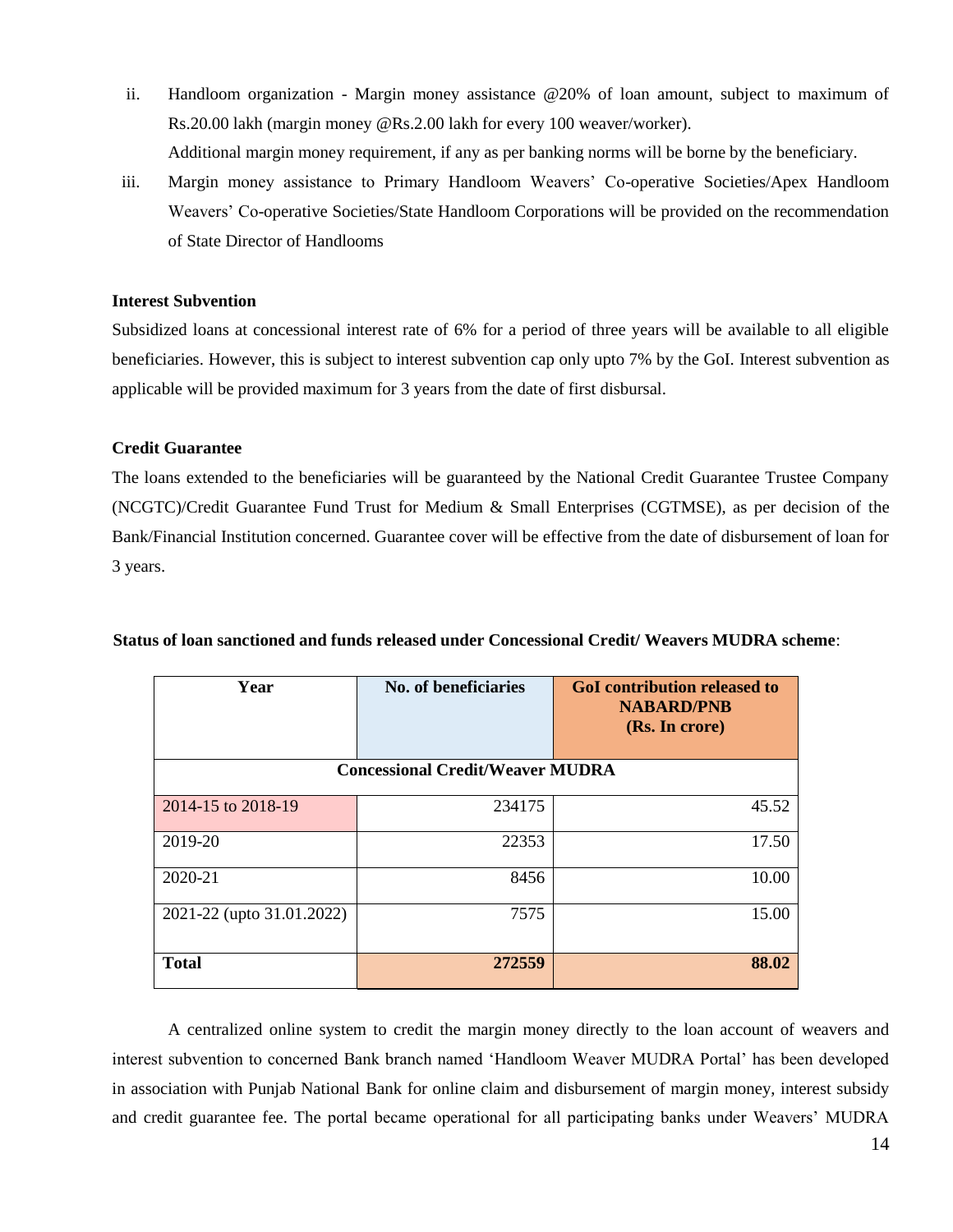Scheme w.e.f. 1.4.2017. Participating banks claim the financial assistance in terms of margin money; interest subvention and credit guarantee fee payable to the beneficiary weavers concerned, through the said portal.

## **F. Handloom Weavers Welfare (The component has been merged with new NHDP)**

As per revised guidelines, Handloom Weavers Comprehensive Welfare Scheme (HWCWS) renamed as Handloom Weavers' Welfare, a component of NHDP is implemented for providing Social Security to the handloom weavers/workers across the country. Details of the scheme are as under:

## **Pradhan Mantri Jeevan Jyoti Bima Yojana (PMJJBY):**

The PMJJBY is an insurance scheme offering life insurance cover for death due to any reason. It would be a one-year cover, renewable on year-to-year basis. All handloom weavers/workers are eligible in the age group of 18-50 years. The share of the annual premium of Rs.330/- is as under:

| GoI share                       | $Rs.150/-$ |
|---------------------------------|------------|
| State Govt./Beneficiary's share | Rs.180/-   |
| <b>Total Premium</b>            | $Rs.330/-$ |

## **Pradhan Mantri Suraksha Bima Yojana (PMSBY):**

The PMSBY is an insurance scheme offering accidental insurance cover for death or disability. It would be a one-year cover, renewable on year to year basis. All handloom weavers/workers are eligible in the age group of 18-70 years. The entire annual premium of Rs.12/- will be borne by the Govt. of India.

# **Converged Mahatma Gandhi Bunkar Bima Yojana (MGBBY):**

The Converged MGBBY is an insurance scheme offering life and accidental insurance coverage on death or disability for a closed group of handloom weavers/workers in the age group of 51-59 years, who were already enrolled under the MGBBY on 31.05.2017. The share of annual premium of Rs.470/- is as under:

| GoI share                       | $Rs.290/-$ |
|---------------------------------|------------|
| State Govt./Beneficiary's share | $Rs.180/-$ |
| Total Premium                   | $Rs.470/-$ |

## **Details of Benefits**

| <b>Insurance Coverage</b> | <b>Schemes</b>           |             |                   |  |  |  |  |
|---------------------------|--------------------------|-------------|-------------------|--|--|--|--|
|                           | <b>PMJJBY</b>            | PMSBY       | <b>Con. MGBBY</b> |  |  |  |  |
| Natural Death             | Rs.2,00,000              | -           | Rs.60,000         |  |  |  |  |
| <b>Accidental Death</b>   | $\overline{\phantom{0}}$ | Rs.2,00,000 | Rs.1,50,000       |  |  |  |  |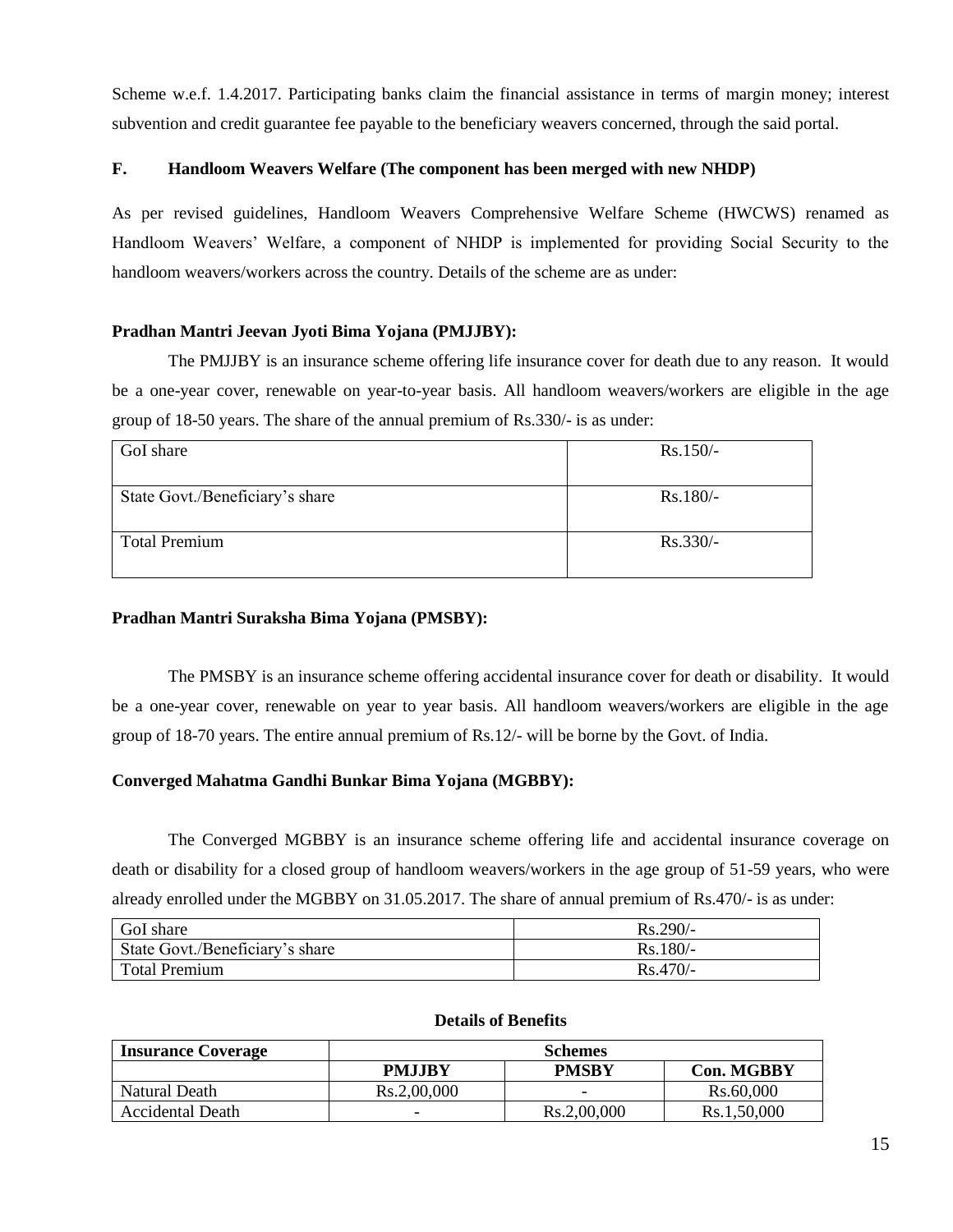| 1.11<br>. Disability<br>Permanent | -                        | ,00,000<br>Rs.2 | .50.000<br>Rs. |
|-----------------------------------|--------------------------|-----------------|----------------|
| 1.11<br>Partıal<br>Jisability     | $\overline{\phantom{0}}$ | 00,000<br>Rs.   | ,000           |

**\*** The premium portion of Rs 100/- was earlier borne by LIC from Social Security fund has been stopped. This is now to be borne by the Beneficiary/State Govt, bringing down the enrolments.

#### **Support in indigent circumstances to awardee weavers/workers:**

Financial support of Rs. 8,000/- per month per awardee (Padam Shree/Sant Kabir/National/ State) handloom weavers/workers' above 60 years of age, in indigent circumstances having annual income below Rs.1.00 lakh, to be certified by District Collector (DC).

## **Scholarship:**

Financial Support as scholarship maximum upto Rs.2.00 lakh per annum shall be provided to handloom weavers/workers' children (upto 2 children) for study in 3/4 years Diploma/Under Graduate/Post Graduate courses of Central/State Govt. recognized, Central/State Govt. funded Textiles Institutions.

#### **Handloom Helpline Centre:**

The helpline aims to provide single point of contact to weavers seeking solutions for their technical issues/schematic clarification. "Handloom Helpline Centre" has been set where professional queries of weavers are answered by the experts. The helpline no. 0120-6916700 (PRI number) and 18002089988 (Toll free number) function from 10.00 a.m. to 6.00 p.m. and provide information in 7 languages viz. Hindi, English and 5 regional languages (Telugu, Tamil, Kannada, Bengali & Assamese). As on 31.01.2022, 36,502 calls/grievances have been received in the helpline and all calls/grievances have been resolved.

#### **2. RAW MATERIAL SUPPLY SCHEME (RMSS):**

#### **COMPONENTS OF RMSS:**

**Transport Subsidy Component**: Freight reimbursement for transportation of yarn (All types)

**Price Subsidy Component**: 15% Price Subsidy on Yarn (through DBT to linked bank account) with quantitative restrictions.

15% price subsidy will be available on cotton hank yarn, domestic silk, woollen and linen yarn and blended yarn of natural fibres with quantity restrictions.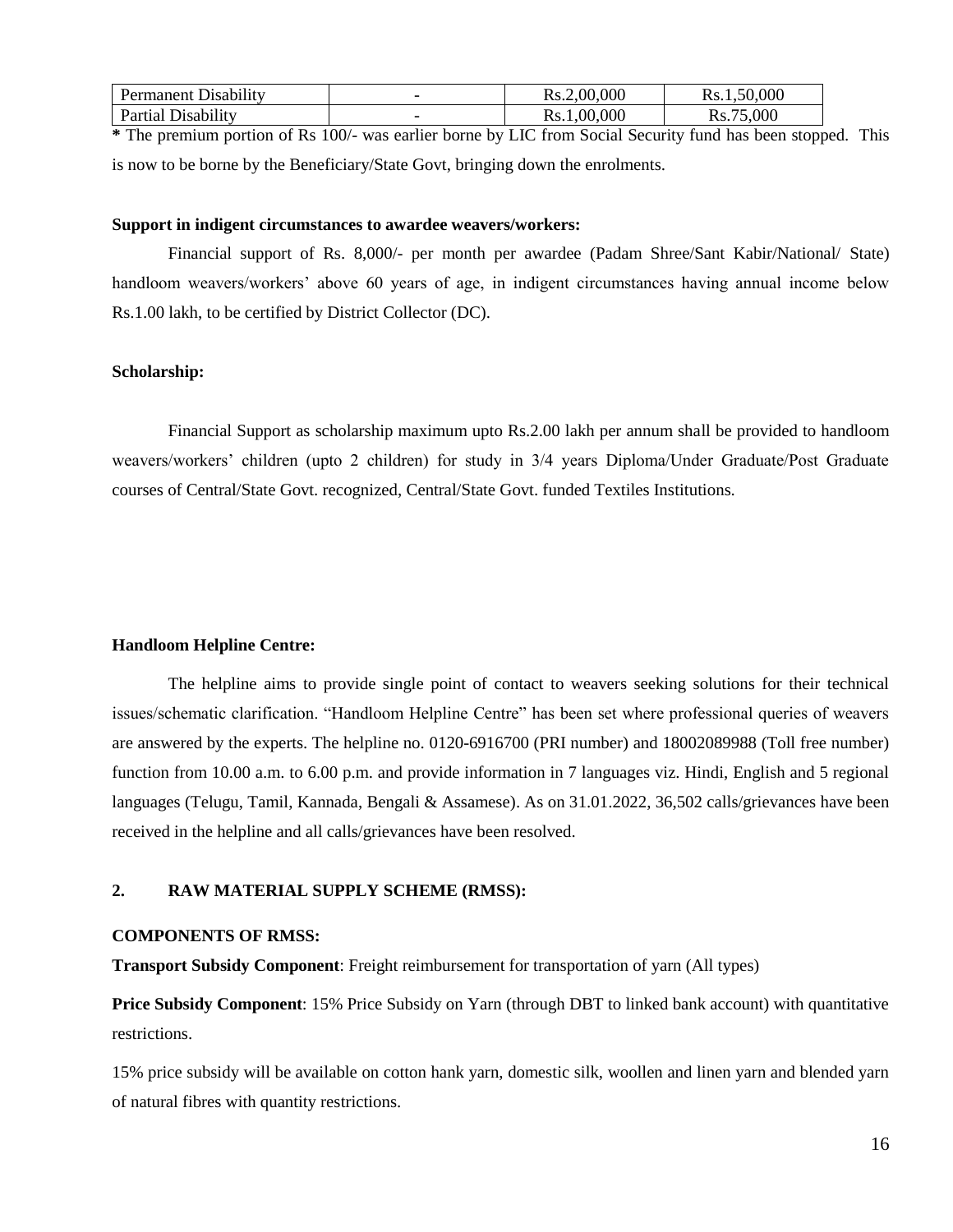## **ELIGIBILE BENEFICIARIES:**

The benefits would be available to the following:

- I. Individual weavers.
- II. Agencies in which weavers are members i.e. Self Help Groups (SHGs), Joint Liability Groups (JLGs) and Cooperative Societies.
- III. Handloom Producer Company.
- IV. Weavers Entrepreneurs: Entrepreneur, who is involved in actual weaving activity along with marketing and other activities & owns Handlooms in his/her premises, will be eligible weaver entrepreneur. Number of Handlooms owned and functional in the premises of weaver entrepreneur will be counted for the raw material subsidy component purpose.

# **IMPLEMENTING AGENCIES:**

- I. National Handloom Development Corporation (NHDC).
- II. State Governments through Commissioner/Director of Handlooms & Textiles.
- III. State Handloom Corporations and Apex Societies under direct control supervision of the State Governments.

The rates for freight reimbursement, depot operating expenses and service charge of NHDC are as under:

| Area                      | Freight                                                   | <b>Depot</b><br>operating | <b>Service</b><br><b>Charge to</b> |                               |             |
|---------------------------|-----------------------------------------------------------|---------------------------|------------------------------------|-------------------------------|-------------|
|                           | <b>Silk</b><br>Other than Silk/<br>Jute/Coir yarn<br>yarn |                           | Jute/Coir yarn                     | charges                       | <b>NHDC</b> |
| <b>General States</b>     | 2.5%                                                      | 1%                        | 10%                                | 2.0% limited<br>to Rs 15000/- | 2%          |
| In NER and Hilly<br>areas | 7.5%                                                      | 2.25%                     | 10%                                | per month.                    | 2.5%        |

(% of value of yarn supplied)

The scheme is being implemented through National Handloom Development Corporation (NHDC), a Government of India Undertaking. Under the scheme the freight is reimbursed and depot operating charges @2% is given to depot operating agencies. At present, 511 such yarn depots are functioning throughout the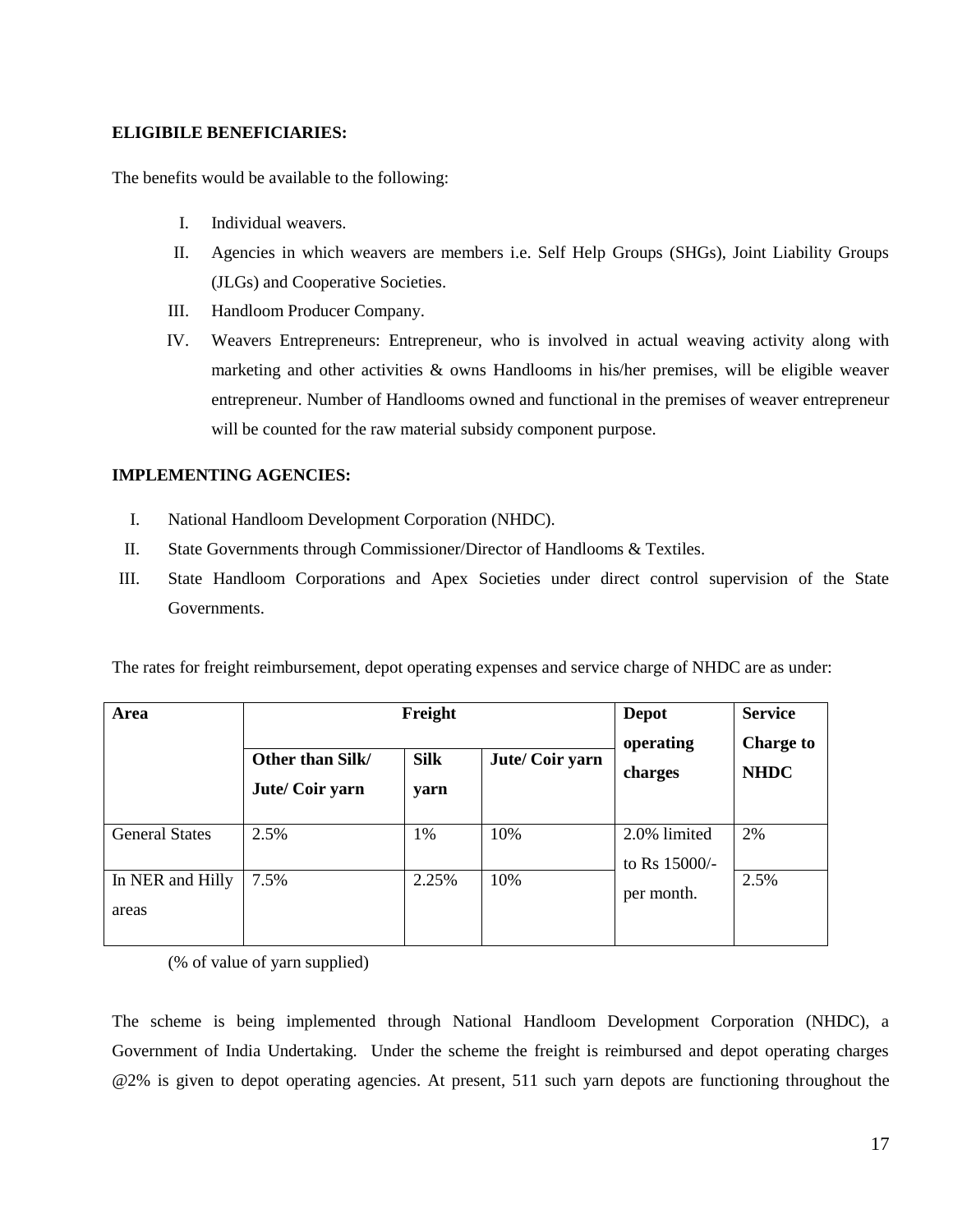country. Also, to reduce the delivery period and supply the smaller quantities, NHDC has opened at least one ware house in every State having weaver's presence. Accordingly, NHDC is operating 46 Yarn ware houses.

|                       | <b>Year-wise details of yarn supplied under Raw Material Supply Scheme (RMSS)</b> |                                                |                                                                     |  |  |  |  |  |
|-----------------------|-----------------------------------------------------------------------------------|------------------------------------------------|---------------------------------------------------------------------|--|--|--|--|--|
| Year                  | Yarn supplied under<br>transport subsidy<br>component                             | Yarn Supplied under<br>price subsidy component | <b>Funds released to</b><br>implementing agency i.e.<br><b>NHDC</b> |  |  |  |  |  |
|                       | Qty.<br>$(in$ lakh $Kg)$                                                          | Qty.<br>$(in$ lakh $Kg)$                       | (Rs. In Crore)                                                      |  |  |  |  |  |
| 2014-15 to<br>2018-19 | 7007.054                                                                          | 1333.917                                       | 1037.80                                                             |  |  |  |  |  |
| 2019-20               | 406.173                                                                           | 93.263                                         | 142.21                                                              |  |  |  |  |  |
| 2020-21               | 215.096                                                                           | 78.561                                         | 60.32                                                               |  |  |  |  |  |
| 2021-22               | 172.667                                                                           | 75.111                                         | 79.14                                                               |  |  |  |  |  |
| <b>Total</b>          | 7800.99                                                                           | 1580.852                                       | 1319.47                                                             |  |  |  |  |  |

# **3. THE PROTECTION OF HANDLOOM & IMPLEMENTATION OF THE HANDLOOMS (RESERVATION OF ARTICLES FOR PRODUCTION) Act, 1985**

The Government of India promulgated the Handlooms (Reservation of Articles for Production) Act, 1985 dated 29.3.1985 with a view to protect the interests of the handloom weavers and rich cultural heritage of the country from the encroachment of the Powerloom and Mill sector on their livelihood. Initially, 22 articles were reserved for exclusive production on handlooms.

The Handlooms (Reservation of Articles for Production) Act, 1985 is being implemented by the Central and State Governments enforcement agencies by way of carrying out powerloom inspection in the field. In order to implement the Act effectively, targets to all the implementing agencies for inspection of powerloom units are fixed by the O/o D.C Handlooms under annual action plan. Wherever any violation is detected, suitable action under the provisions of the Act is initiated.

Presently 11 textile articles with certain technical specification are reserved under the Act for exclusive production on handlooms vide notification dated 3.9.2008. These articles are:

- 1. Saree,
- 2. Dhoti,
- 3. Towel, Gamcha and Angavastram,
- 4. Lungi,
- 5. Khes,Bedsheet, Bedcover, Counterpane, Furnishing (including tapestry, upholstery),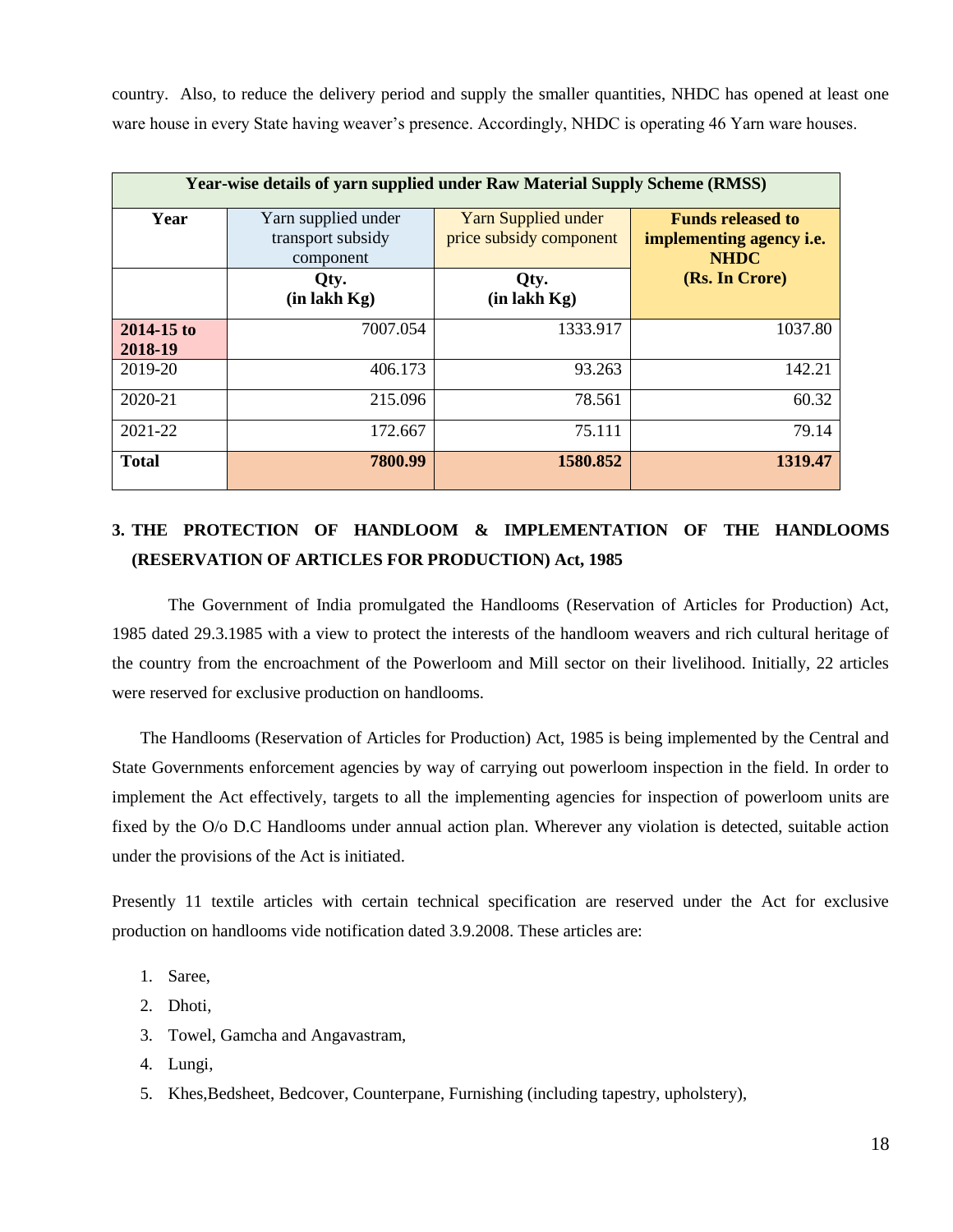- 6. JamakkalamDurry or Durret,
- 7. Dress Material,
- 8. Barrack Blankets, Kambal or Kamblies
- 9. Shawl, Loi, Muffler, Pakhi etc.,
- 10. Wollen Tweed,
- 11. Chaddar, Mekhala/Phanek.

Features of the Scheme

- Special focus on identification of handloom products
- **Inspection drives for curbing sale of fake HL products with IHB, HM/ GI labels in market/expo.**
- Capacity building of Enforcement Machinery through trainings etc.,
- Assistance for training, awareness, publication of material for distinguishing genuine HL/GI products,
- Development of AI app to identify genuine HL products,
- Strengthening of Enforcement Machinery as per norms provided in the scheme guidelines.

The central assistance is released to the States for setting up establishment of enforcement machinery for implementation of the Handlooms (Reservation of Articles for Production) Act, 1985. States and UTs having 5000 or more powerlooms are eligible for central assistance. Each subsidiary office shall be set up with additional 20,000 powerlooms in each pocket of powerloom concentration. Presently, 09 States are availing central assistance under the scheme.

**Physical targets and achievements of Powerloom Inspection & funds provided for Enforcement Machinery**

| Year               | <b>Target</b> | <b>Achievements</b> | FIRs filed | <b>Convictions</b> | Funds released  |
|--------------------|---------------|---------------------|------------|--------------------|-----------------|
|                    |               | No. of              |            |                    | for Enforcement |
|                    |               | powerloom           |            |                    | Machinery       |
|                    |               | inspections         |            |                    |                 |
|                    |               | carried out)        |            |                    |                 |
| 2014-15 to 2018-19 | 1684242       | 1742921             | 442        | 366                | 1105.03         |
| 2019-20            | 401400        | 408660              | 88         | 62                 | 276.36          |
| 2020-21            | 158160        | 181530              | 11         | 34                 | 391.18          |
| 2021-22            | 158160        | 119674              | 49         | 26                 | 356.82          |
| <b>Total</b>       | 2401962       | 2452785             | 590        | 488                | 2129.39         |

**Changes incorporated in the implementation of the Handloom Reservation Act during 2021-22 to 2025-26**

Special focus on identification of handloom products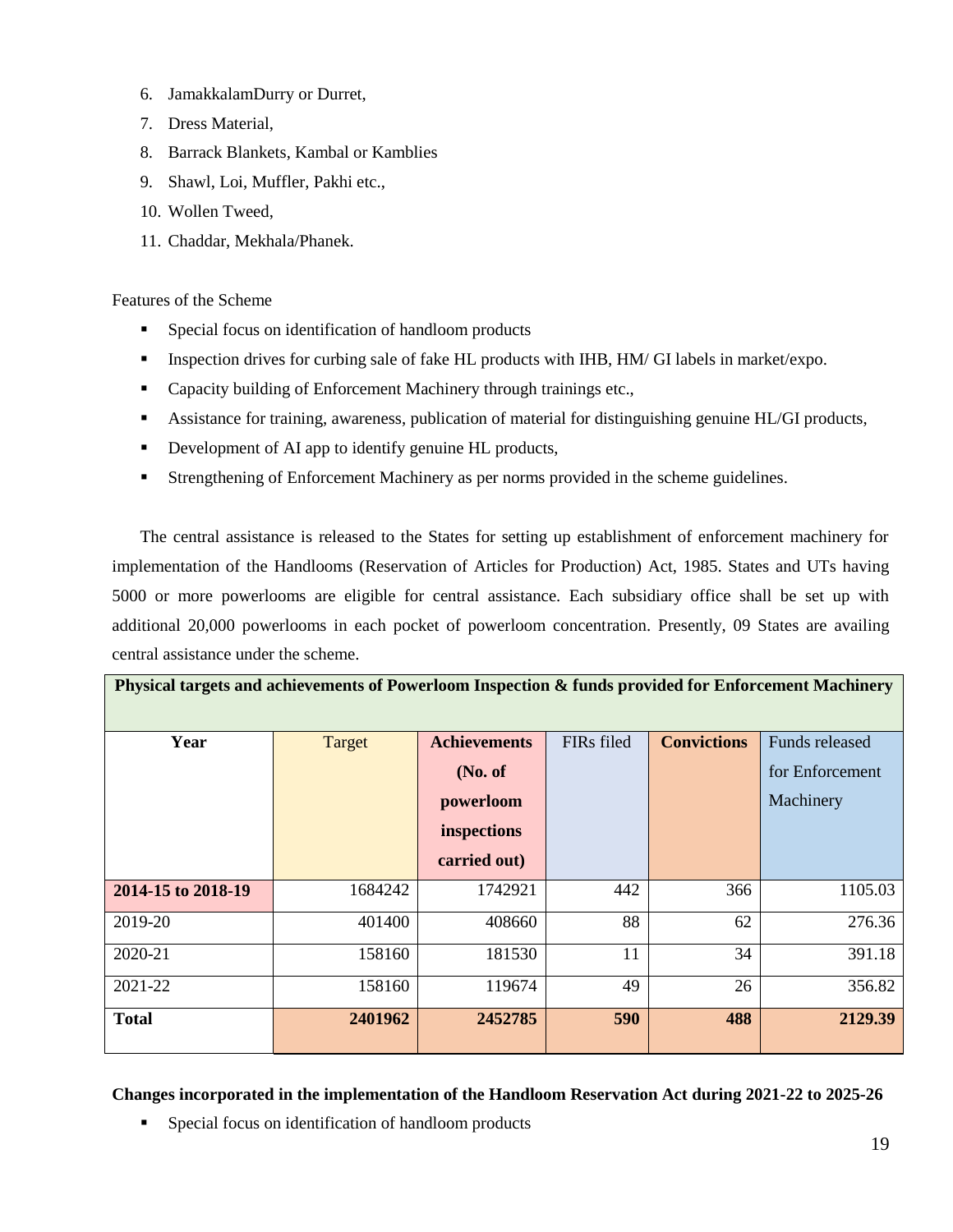- **Inspection drives for curbing sale of fake HL products with IHB, HM/ GI labels in market/expo.**
- Capacity building of Enforcement Machinery through trainings etc.,
- Assistance for training, awareness, publication of material for distinguishing genuine HL/GI products,
- Development of AI app to identify genuine HL products,
- Strengthening of Enforcement Machinery as per norms provided in the scheme guidelines.

## **Recent Initiatives**

1. Design Resource Centres (DRCs) have been set up in Weavers' Service Centres (WSCs) at Delhi, Mumbai, Varanasi, Ahmedabad, Jaipur, Bhubaneswar, Guwahati and Kancheepuram through NIFT with the objective to build and create design-oriented excellence in the Handloom Sector and to facilitate weavers, exporters, manufacturers and designers access design repositories for sample/product improvisation and development. Another 10 DRCs at Kolkata, Bengaluru, Bhagalpur, Chennai, Hyderabad, Indore, Kannur, Meerut, Nagpur and Panipat are being set up.

2. To enhance productivity, marketing capabilities and ensure better incomes, 133 Handloom Producer Companies have been formed in different States.

3. To integrate Craft promotion with tourism, Craft Handloom Villages are being set up at Sharan (H.P.), Kanihama (J &K), Mohpara (Assam), Kovlam (Kerela) and Rampur, Bodh Gaya (Bihar).

4. To support the handloom sector and to enable wider market for handloom weavers, steps have been taken to on-board weavers on Government e-Market place (GeM) to enable them to sell their products directly to various Government Departments and organisations. So far about 1.50 lakh weavers have been on-boarded on the GeM portal.

# **Weavers' Service Centres (WSCs)**

Recognizing the need for protecting our cultural heritage in the traditional skills of handloom weaving and for protecting the sector from competition from the powerloom and mill made textiles, the Government of India decided in 1956 to set up the Handloom Design Centres at Mumbai, Chennai and Varanasi. The activities of these Design Centres were later expanded to cover other aspects of development of the handloom textiles and were re-designated as the Weavers' Service Centres. Presently, 29 Weavers' Service Centres are functioning all over India. The State-wise location of WSCs and their territorial jurisdiction details are given below:

| S.No.             | <b>State</b> | WSC       | <b>Territorial Jurisdiction</b>     |
|-------------------|--------------|-----------|-------------------------------------|
| <b>East Zone:</b> |              |           |                                     |
|                   | Assam        | Guwahati  | Assam, Arunachal Pradesh, Meghalaya |
|                   | Tripura      | Agartala  | Tripura                             |
| 3.                | Manipur      | Imphal    | Manipur                             |
| 4.                | West Bengal  | Kolkata   | West Bengal & Sikkim                |
|                   | Bihar        | Bhagalpur | Bihar                               |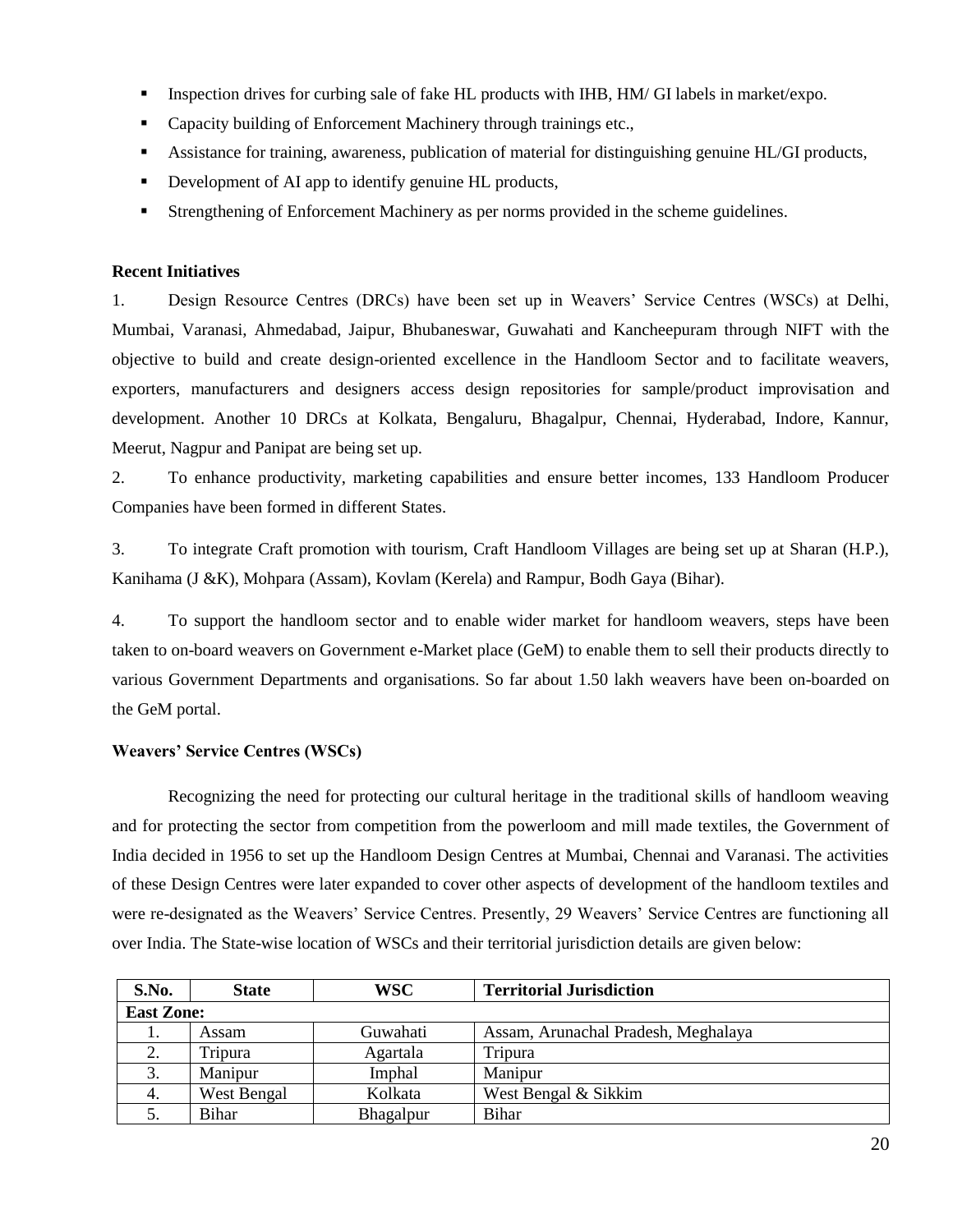| S.No.              | <b>State</b>         | <b>WSC</b>   | <b>Territorial Jurisdiction</b>                                                                                                                                                                                                                                                                           |
|--------------------|----------------------|--------------|-----------------------------------------------------------------------------------------------------------------------------------------------------------------------------------------------------------------------------------------------------------------------------------------------------------|
| 6.                 | Odisha               | Bhubneswar   | Odisha                                                                                                                                                                                                                                                                                                    |
| 7.                 | Jharkhand            | Ranchi       | Jharkhand                                                                                                                                                                                                                                                                                                 |
| 8.                 | Nagaland             | Dimapur      | Nagaland                                                                                                                                                                                                                                                                                                  |
| 9.                 | Mizoram              | Aizwal       | Mizoram                                                                                                                                                                                                                                                                                                   |
| <b>South Zone:</b> |                      |              |                                                                                                                                                                                                                                                                                                           |
| 10.                | Tamilnadu            | Chennai      | Tiruvannamalai,<br>Cuddalore,<br>Maduari,<br>Chennai,<br>Ramnathapuram, Theni, Tuticorin, Thanjavur, Tiruvarur,<br>Pudukottai, Nagapattinam, Sivaganga, Viriudhunagar,<br>Kanyakumari,<br>Tirunelveli,<br>Nagapatnam,<br>Dindigul<br>districts of Tamil Nadu and Pondicherry, Andaman &<br>Nicobar Island |
| 11.                | $-do-$               | Kancheepuram | Kancheepuram, Thiruvallur, Vellore, Villupuram and<br>Thanjuvar areas.                                                                                                                                                                                                                                    |
| 12.                | $-do-$               | Salem        | Salem, Dharampuri, Erode, Coimbatore, Namakkal,<br>Karur, Trichy, Peramalur, Nilgiris areas.                                                                                                                                                                                                              |
| 13.                | Karnataka            | Bangalore    | Karnataka                                                                                                                                                                                                                                                                                                 |
| 14.                | Kerala               | Kannur       | Kerala, Lakshadweep & Minicoy Islands.                                                                                                                                                                                                                                                                    |
| 15.                | Andhra Prd.          | Vijayawada   | Coastal districts & Rayalaseema Regions.                                                                                                                                                                                                                                                                  |
| 16.                | Telangana            | Hyderabad    | Telangana districts                                                                                                                                                                                                                                                                                       |
| <b>North Zone:</b> |                      |              |                                                                                                                                                                                                                                                                                                           |
| 17.                | Delhi                | Delhi        | Delhi & Himachal Pradesh                                                                                                                                                                                                                                                                                  |
| 18.                | <b>Uttar Pradesh</b> | Varanasi     | Allahabad, Faizabad, Gorakhpur, Varanasi and Kanpur<br>Divisions.                                                                                                                                                                                                                                         |
| 19.                | $-do-$               | Meerut       | Meerut, Jhansi, Bareilly, Lucknow and Agra Divisions.                                                                                                                                                                                                                                                     |
| 20.                | Uttarakhand          | Chamoli      | Uttarakhand                                                                                                                                                                                                                                                                                               |
| 21.                | J & K                | Srinagar     | UTs- Jammu & Kashmir, Ladakh                                                                                                                                                                                                                                                                              |
| 22.                | Rajasthan            | Jaipur       | Rajasthan                                                                                                                                                                                                                                                                                                 |
| 23.                | Haryana              | Panipat      | Haryana, Punjab & Chandigarh.                                                                                                                                                                                                                                                                             |
| 24.                | Himachal<br>Pradesh  | Kullu        | Himachal Pradesh                                                                                                                                                                                                                                                                                          |
| <b>West Zone:</b>  |                      |              |                                                                                                                                                                                                                                                                                                           |
| 25.                | Maharashtra          | Mumbai       | Konkan, Poona and Nasik Divisions of Maharashtra, Goa,<br>Daman & Diu, Dadra and Nagar Haveli.                                                                                                                                                                                                            |
| 26.                | $-do-$               | Nagpur       | Vidharbha Region of Maharashtra and 5 districts of<br>Madhya Pradesh i.e. Chindwada, Wrasone, Seoni, Jabalpur<br>&Balaghat.                                                                                                                                                                               |
| 27.                | Gujarat              | Ahmedabad    | State of Gujarat.                                                                                                                                                                                                                                                                                         |
| 28.                | Madhya<br>Pradesh    | Indore       | State of Madhya Pradesh, except the 5 districts i.e.<br>Chindwada, Warsoni, Seoni, Jabalpur &Balaghat of M.P.                                                                                                                                                                                             |
| 29.                | Chattisgarh          | Raigarh      | State of Chattisgarh                                                                                                                                                                                                                                                                                      |

Besides the above 29 WSCs, one more extension centre of WSC, Srinagar is also coming up at Jammu.

**Besides implementation of Handloom Schemes of Ministry of Textiles, the Weavers' Service Centres are involved in following activities-**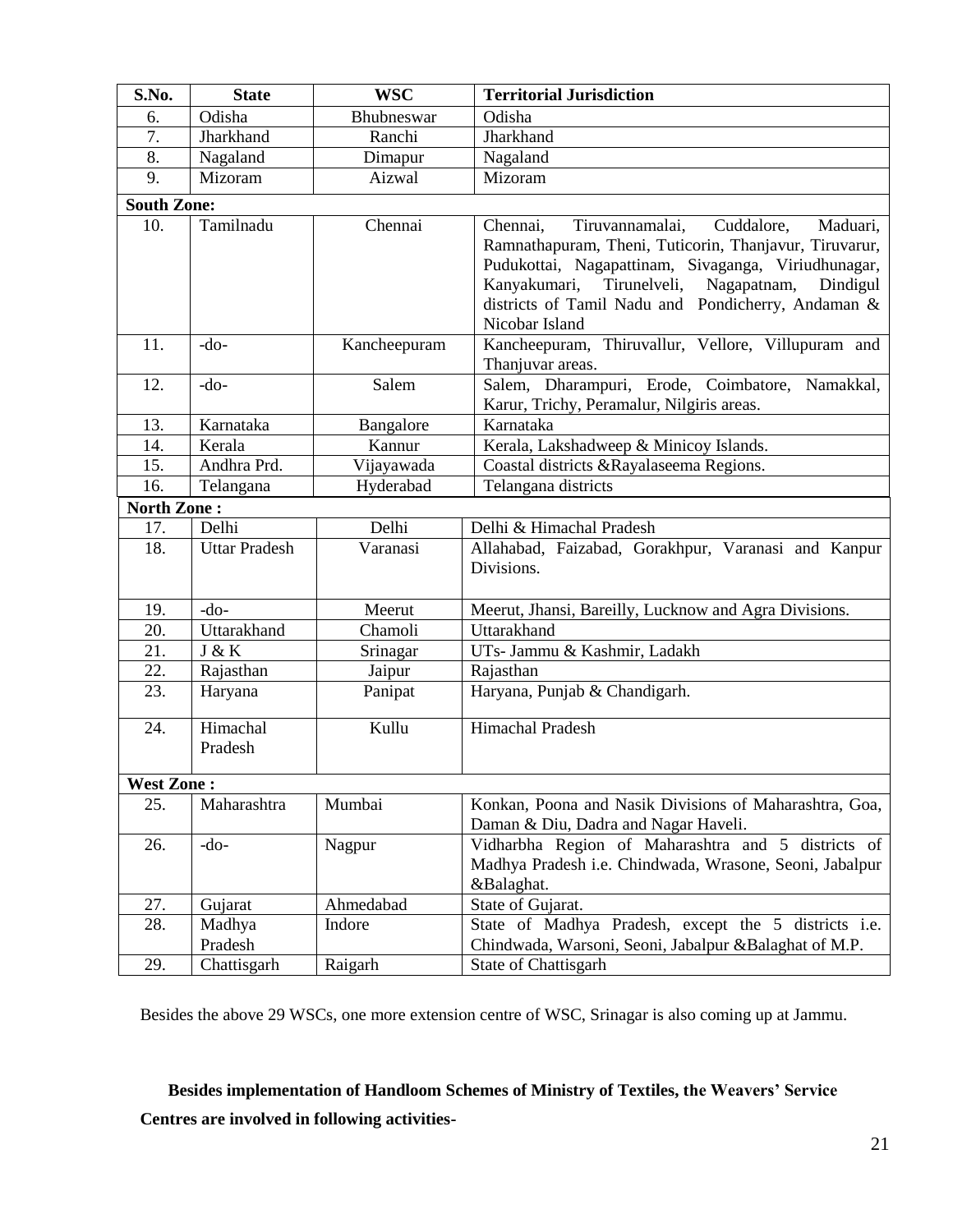- Product development to evolve more marketable products with expertise available in the fields of weaving, designing and processing.
- To improve weaving techniques and accessories and appliances used in weaving.
- To improve techniques of processing.
- To impart training to weavers by disseminating improved techniques and new designs by undertaking training programmes within the precincts of the Centre and in the field.
- To providing market support by arranging interface between designers, producers and buyers which include execution of sample orders.
- To solve problems arising in pre-loom, loom and post loom processes and technologies
- To arrange exhibitions, seminars, workshops focusing on new and improved designs, equipment and processing techniques.
- To preserve and document traditional skills and revival of traditional skills and revival of traditional designs for production and marketing.
- To implement various schemes in handloom sector and providing assistance and interaction with State Governments, handloom agencies such as Apex and primary co-operatives, State and private undertakings dealing in handlooms.

## **Set-up of WSCs**

The multifarious facilities in the Weavers' Service Centre include:

- a) Design Section
- b) Weaving Section
- c) Dyeing/Printing Section
- d) Administration Section

All Centres have been equipped with Computer Aided Textile Design (CATD) systems. The facilities at all the Centres are constantly upgraded and modernized to keep up with the modern developments and to meet the present day requirements.

#### **INDIAN INSTITUTES OF HANDLOOM TECHNOLOGY (IIHTs)**

There are 6 IIHTs under Central Sector under the administrative control of O/o D.C (Handlooms) and are situated at Salem (Tamilnadu), Varanasi (Uttar Pradesh), Guwahati (Assam), Jodhpur (Rajasthan), Bargarh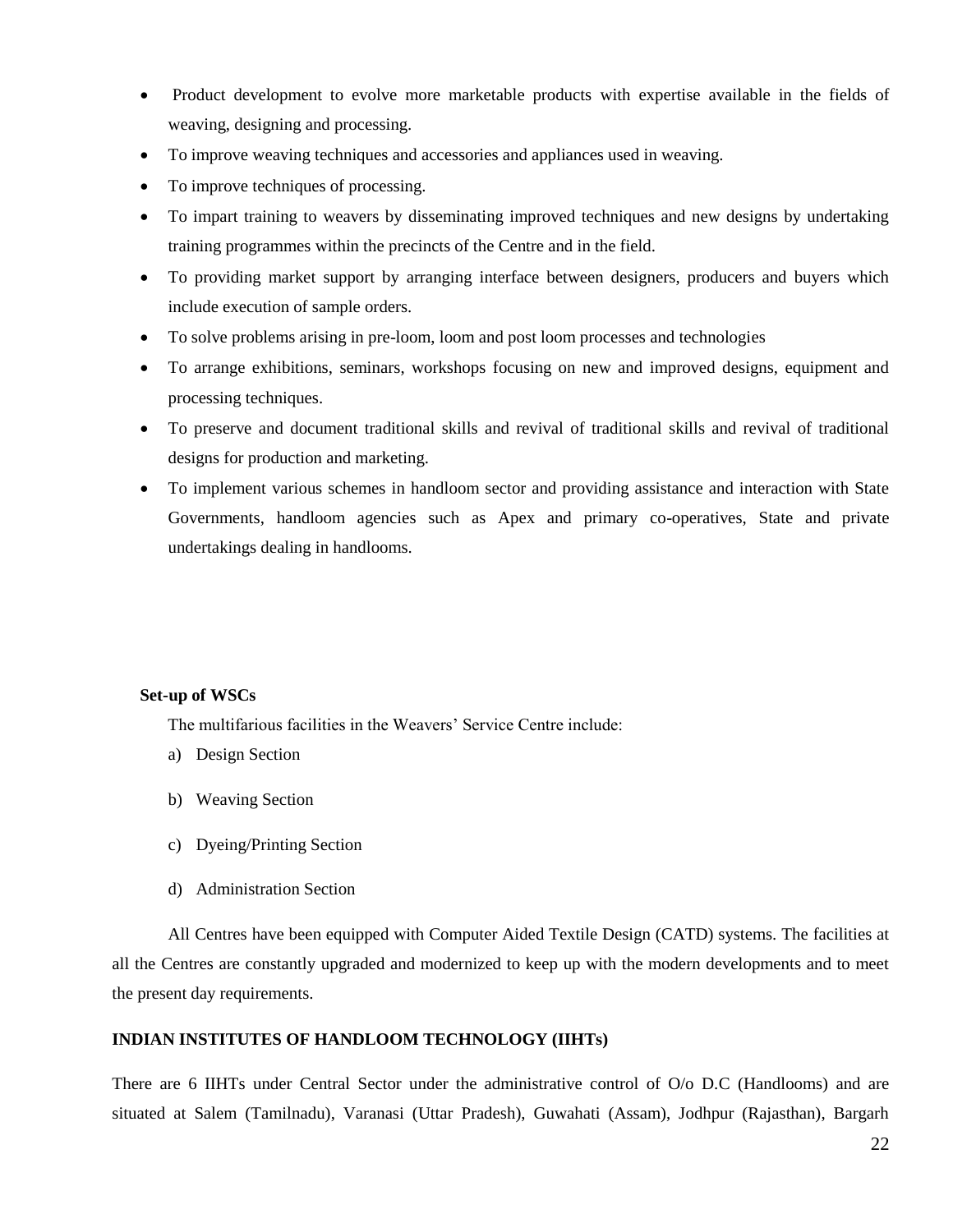(Odisha) and Fulia, Shantipur (West Bengal). Besides, 4 IIHTs under State Sector are also functioning under the administrative control of respective State Governments, which are situated at Venkatagiri (Andhra Pradesh), Gadag-Betgeri (Karnataka), Champa (Chhattisgarh) and Kannur (Kerala). All these 10 IIHTs conduct the Diploma course in Handloom & Textile Technology (DHTT) and follow the same syllabus / examination pattern. Prior to 2011-12, annual pattern of study/examination was in existence and from 2011-2012 session onwards, semester system of study/examination is in force (6 semester duration). Subsequently, as per the decision taken in  $47<sup>th</sup>$  Governing Body meeting of IIHTs, annual examination pattern for  $1<sup>st</sup>$  year only was introduced and semester system would be applicable from  $2<sup>nd</sup>$  year onwards.

Each IIHT has its own area of jurisdiction and the area/states covered by the central sector IIHTs along with number of seats earmarked for admission to the said DHTT course during the current academic session (2021-22) is shown in the following table:-

| Varanasi                                                 |                                                | <b>Salem</b>      |                   | Guwahati              |          | Jodhpur           |       | <b>Bargarh</b>   |          | <b>Shantipur</b> |                   |
|----------------------------------------------------------|------------------------------------------------|-------------------|-------------------|-----------------------|----------|-------------------|-------|------------------|----------|------------------|-------------------|
| <b>State</b>                                             | Seat                                           | <b>State</b>      | Sea<br>t          | <b>State</b>          | Sea<br>t | <b>State</b>      | Seats | <b>State</b>     | Sea<br>t | State            | Sea<br>t          |
| Uttar<br>Pradesh                                         | 49                                             | Tamilna<br>du     | 33                | Assam                 | 19       | Rajastha<br>n     | 17    | Odisha           | 22       | West<br>Bengal   | 17                |
| Uttarakhan<br>d                                          | 06                                             | Andhra<br>Pradesh | 12                | Manipur               | 11       | Madhya<br>Pradesh | 11    | Chatti-<br>sgarh | 05       | <b>Bihar</b>     | 13                |
| Himachal<br>Pradesh                                      | 06                                             | Karnata<br>ka     | 17                | Tripura               | 09       | Delhi             | 09    | Maharas<br>-tra  | 14       | Jharkha<br>nd    | 03                |
| Jammu &<br>Kashmir<br>(UT)                               | 08                                             | Kerala            | 17                | Meghalay<br>a         | 02       | Punjab            | 03    | Telanga<br>na    | 09       | --               | $-$               |
| Ladakh<br>(UT)                                           | 03                                             | Pondich<br>erry   | 03                | Mizoram               | 02       | Haryana           | 08    | --               | $-$      | --               | $\qquad \qquad -$ |
|                                                          |                                                | Goa               | 01                | Nagaland              | 05       | Gujarat           | 07    | $-$              | $-$      | $-$              | $\qquad \qquad -$ |
|                                                          | --                                             | --                | $\qquad \qquad -$ | Arunacha<br>1 Pradesh | 04       | --                | --    | --               | --       |                  | --                |
| $-$                                                      | $-$                                            | --                | $\qquad \qquad -$ | Sikkim                | 03       | $-$               | $-$   | --               | $-$      | $-$              | $\qquad \qquad -$ |
| No. of                                                   |                                                |                   |                   |                       |          |                   |       |                  |          |                  |                   |
| seats<br>(IIHT-<br>wise)                                 | 72                                             |                   | 83                |                       | 55       |                   | 55    |                  | 50       |                  | 33                |
| Total seats<br>(all IIHTs)<br>under<br>Central<br>Sector | 348 (three hundred and forty eight) $^{\circ}$ |                   |                   |                       |          |                   |       |                  |          |                  |                   |

**@ 10% of approved intake has been increased for the admission of candidates belonging to Economically Weaker Sections as per the guidelines of Government.**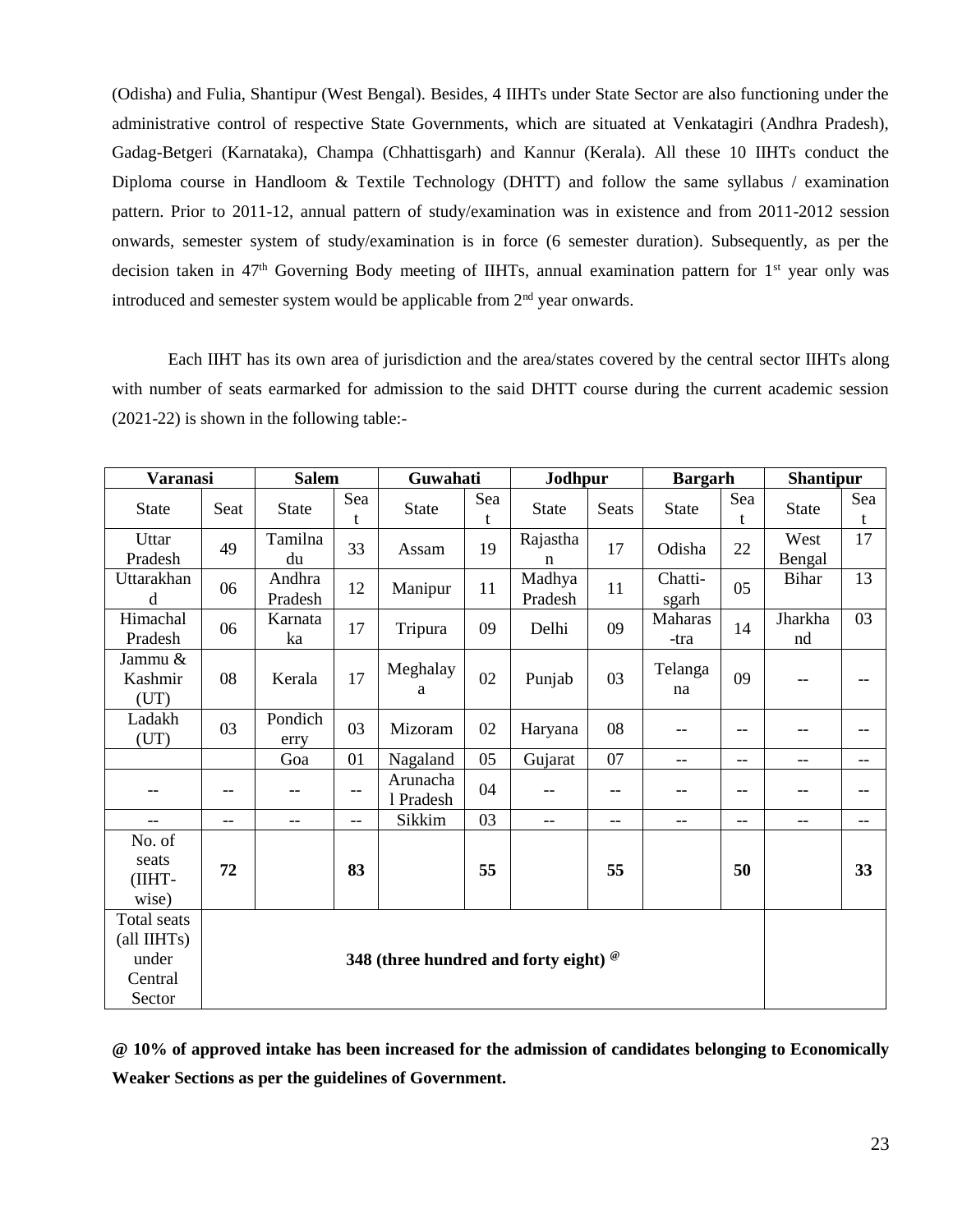## **(ii) ELIGIBILITY CRITERIA FOR ADMISSION (W.E.F. 2012-13 SESSION) :**

A candidate having-

(1)  $10<sup>th</sup>$  Pass or equivalent with English as a subject of study,

(2) Age limit – 15 to 23 years for General category and 15 to 25 years in case of SC/ST category, is eligible for admission to DHTT course.

#### **(iii) STIPEND**

The students admitted to the Diploma course in Handloom & Textile Technology are paid stipend @ Rs.2,500/- per month (shared by Central & State Governments in 50:50 ratio) at an uniform rate in respect of all the 3 years of course. The rates have been revised with effect from the current academic year 2021-22 onwards. The payment of stipend is subject to fulfilling of conditions as per details given below:-

- The candidates having at least 80% attendance in the month is only eligible to get stipend for that particular month.
- The stipend is also linked to the academic performance of the candidates. The candidates should have passed all the subjects in the previous semesters.
- The candidates having one failed (arrear) paper are also allowed to get stipend as a special case.

#### **(iv) POST DIPLOMA COURSE IN TEXTILE PROCESSING (3 Semesters duration) :**

IIHTs at Salem & Varanasi conduct Post Diploma course in Textile Processing (PDTP) in addition to Diploma course in Handloom & Textile Technology (DHTT) with an approved intake of 11 & 20 respectively. For admission to this course, eligibility criteria are as under:

''A candidate having 3 years' Diploma in Handloom Technology / Diploma in Handloom & Textile Technology / Diploma in Textile Technology / Textile Chemistry / Textile Processing from a recognized Institute''

OR

''Any Science Graduate from a recognized College / University or B.Sc in Home Science passed with Physics & Chemistry subjects at 10+2 / Intermediate level''.

Students admitted to post diploma course are paid stipend @ Rs.2,500/- per month which is fully borne by the Central Government. Revised rates are effective from the current academic year 2021-22.

#### **(v) Degree course "B.Tech in Handloom & Textile Technology" at IIHT, Salem.**

A new 4 year degree course "B.Tech in Handloom & Textile Technology" had been started at IIHT, Salem from the academic session 2015-16 with the approval of All India Council for Technical Education (AICTE) & the said course is affiliated to Anna University, Chennai (Tamilnadu).